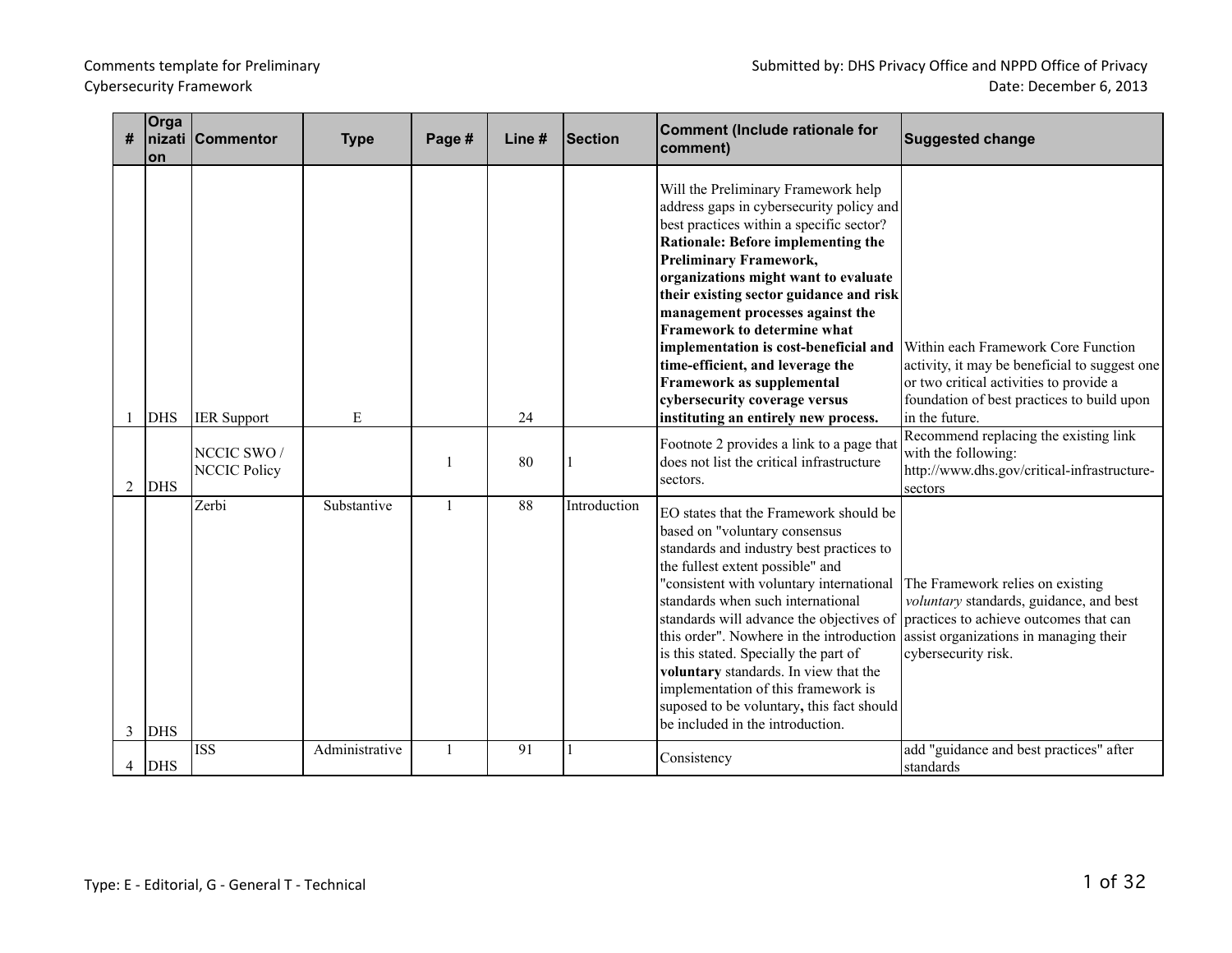| 5              | DHS        | <b>IER</b> Support  | G              | $\overline{2}$ | 104 |                  | Add: The Framework acts as a conduit<br>to establish communications and foster<br>partnerships with small, medium, and<br>large organizations to ultimately<br>increase cybersecurity and resilience<br>throughout the nation.                                                                                                                                                                                                           | Suggest adding in a statement about how<br>the Framework potentially fosters new<br>parternships with private sector<br>organizations. The Framework acts as a<br>conduit to establish communications and<br>build a partnership with small, medium,<br>and large organizations to ultimately<br>increase cybersecurity and resilience. |
|----------------|------------|---------------------|----------------|----------------|-----|------------------|------------------------------------------------------------------------------------------------------------------------------------------------------------------------------------------------------------------------------------------------------------------------------------------------------------------------------------------------------------------------------------------------------------------------------------------|-----------------------------------------------------------------------------------------------------------------------------------------------------------------------------------------------------------------------------------------------------------------------------------------------------------------------------------------|
| 6              | <b>DHS</b> | <b>NIC</b>          |                | $\overline{2}$ | 114 | 1.1              | Since the framework supports NIMS,<br>along with other aspects of resliency,<br>mitigation, protection, response, and<br>recovery activties the first line should<br>indicate broad spectrum support and<br>applicability throughout the whole<br>community.                                                                                                                                                                             | Review and enhance language to include<br>using terms that are currently used in other<br>areas vice using "framework" repeatedly.                                                                                                                                                                                                      |
| $\overline{7}$ | <b>DHS</b> | <b>NCCIC Policy</b> |                | 3              | 163 | 1.2              | It may be worthwhile to reference ICT<br>as opposed to IT and ICS. EO 13636<br>identifies whole of nation activities,<br>"ICT" seems a bit more contemporary.                                                                                                                                                                                                                                                                            | Recommend replacing "IT and ICS assets<br>and systems" with "ICT" throughout the<br>document.                                                                                                                                                                                                                                           |
| 8              | <b>DHS</b> | <b>IER</b> Support  | $\mathbf E$    | 3              | 163 |                  | For the sake of the Preliminary<br>Framework, are IT and ICS the only two<br>umbrella categories being discussed?<br>Rationale: Are other IT systems/assets<br>such as Financial Business Systems<br>binned into IT? There is specific<br>binning just to "IT" and "ICS", but want explicitly binned under Information<br>to ensure organizations understand the<br>context of terms are being captured in<br>the Preliminary Framework. | On page 1, give examples of IT or create a<br>glossary term and/or a footnote (on page 3)<br>that explains which systems/assets are<br>Technology such as Financial, Healthcare,<br>Comms, etc. And what specifically is<br>meant by ICS?                                                                                               |
| 9              | <b>DHS</b> | <b>NIC</b>          |                | 3              | 169 | 1.2              | Recommend removing "While not a risk Keep everything after "the Framework"<br>management process itself"                                                                                                                                                                                                                                                                                                                                 | $uses$ "                                                                                                                                                                                                                                                                                                                                |
| 10             | <b>DHS</b> | <b>IER</b> Support  | $\mathbf E$    | $\mathfrak{Z}$ | 171 | 1.2              | Make "assessessment" plural to stay<br>within tense                                                                                                                                                                                                                                                                                                                                                                                      | "utilizes risk assessments"                                                                                                                                                                                                                                                                                                             |
| 11             | <b>DHS</b> | <b>IER</b> Support  | $\overline{T}$ | $\overline{5}$ | 202 | $\overline{2}$   | See comment number 4 above.                                                                                                                                                                                                                                                                                                                                                                                                              |                                                                                                                                                                                                                                                                                                                                         |
|                | $12$ DHS   | <b>ISS</b>          | Administrative | $\overline{5}$ | 207 | $\overline{2.1}$ | Add a definition or example of<br>"Informative Reference" or a pointer to<br>more info below.                                                                                                                                                                                                                                                                                                                                            |                                                                                                                                                                                                                                                                                                                                         |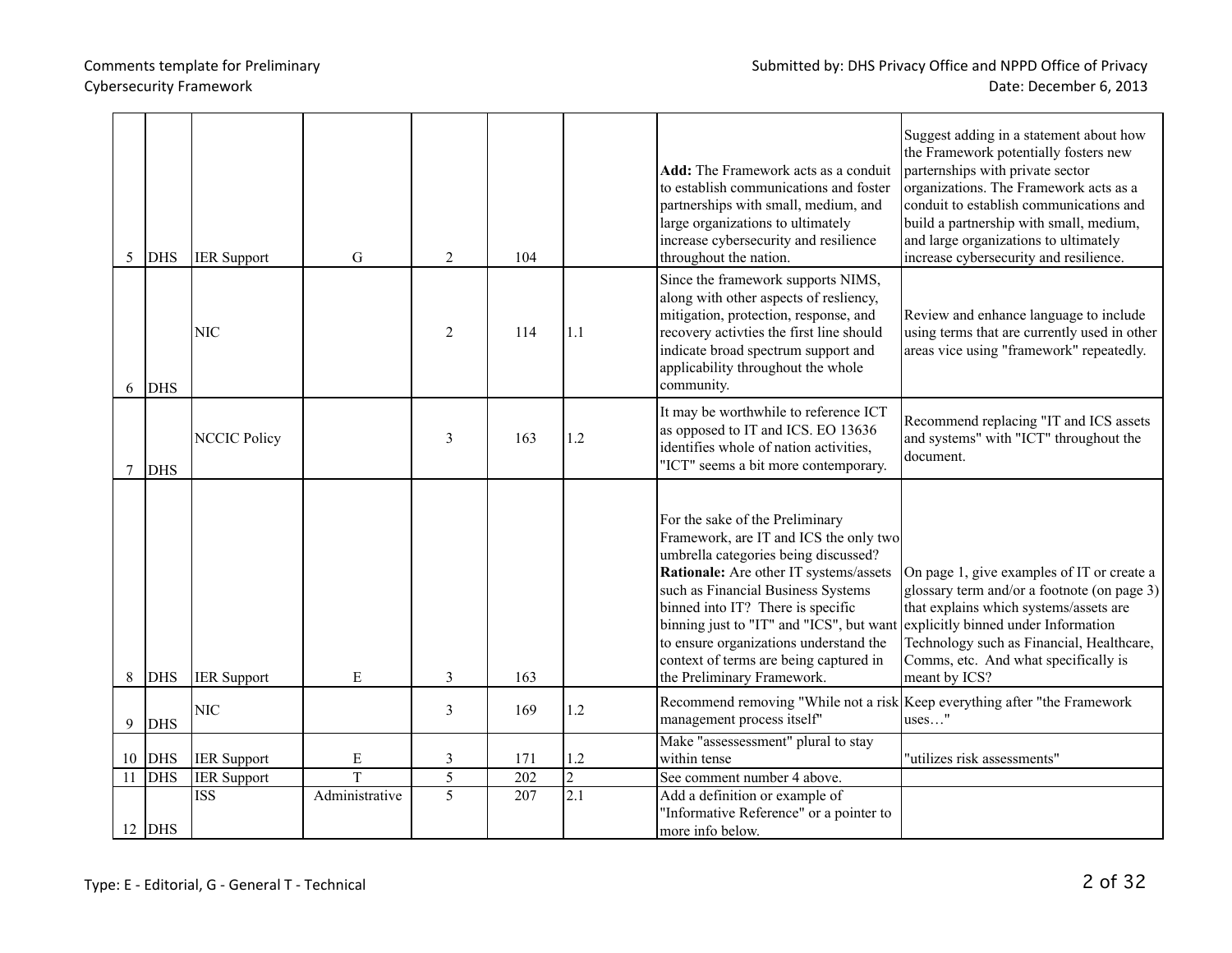|    | $13$ DHS | <b>NIC</b>          |                | 5 | 208 | 2.1      | While thie "Framework Core Structure"<br>is not a checklist, it is a "fill in the blank<br>product". This should more closely<br>follow isk analysis since it does not<br>truly list outcomes and why something<br>is being done (even if it is obvious to IT<br>personnel) | Arrange process to place this action where<br>it belongs                                                                                                                                                                                                                                                                                                                                                                                                                                                            |
|----|----------|---------------------|----------------|---|-----|----------|-----------------------------------------------------------------------------------------------------------------------------------------------------------------------------------------------------------------------------------------------------------------------------|---------------------------------------------------------------------------------------------------------------------------------------------------------------------------------------------------------------------------------------------------------------------------------------------------------------------------------------------------------------------------------------------------------------------------------------------------------------------------------------------------------------------|
| 14 | DHS      | Zerbi               | Administrative | 6 | 237 | footnote | Where is the Compendium? How can a<br>person access it? Is the Informative<br>References column in Appendix A the<br>Compendium?                                                                                                                                            | Please include how to obtain Compendium<br>in the footnote or clarify that Appendix A<br>Infromative References column is the<br>Compendium.                                                                                                                                                                                                                                                                                                                                                                        |
|    | $15$ DHS | <b>NCCIC Policy</b> |                | 7 | 242 | 2.1      | It's unclear why the scope here is<br>limited to IT and ICS. Cybersecurity is<br>cross-cutting in nature; in order to<br>effectively implement this framework,<br>application across additional disciplines<br>will need to be addressed.                                   | This recommendation can perhaps be<br>addressed in Section 1.1 (Overview) by<br>mentioning who must be involved in<br>Framework Implementation after<br>describing the implementation tiers.<br>Specifically something to the effect of<br>"though the functions in this framework<br>apply to IT and ICS, they are managed<br>by" A good example to make the point<br>may be management of insider threats, and<br>the coordination across HR / IT functions<br>required to effectively manage insider<br>threats. |
|    | $16$ DHS | <b>NIC</b>          |                | 6 | 243 | 2.1      | Whose "insitutional understanding" is<br>being developed? If this is a strategic<br>document for use by CEO, CFO, EMs,<br>etc. more common language and themes<br>need to be present                                                                                        | If the goal of this document is to create<br>understanding among decision makers and<br>leaders within an organization with an<br>intention to improve resiliency and<br>mitigation the material requires common<br>language and context so that the CEO<br>impresses upon the workforce why end<br>user security practices are critical.                                                                                                                                                                           |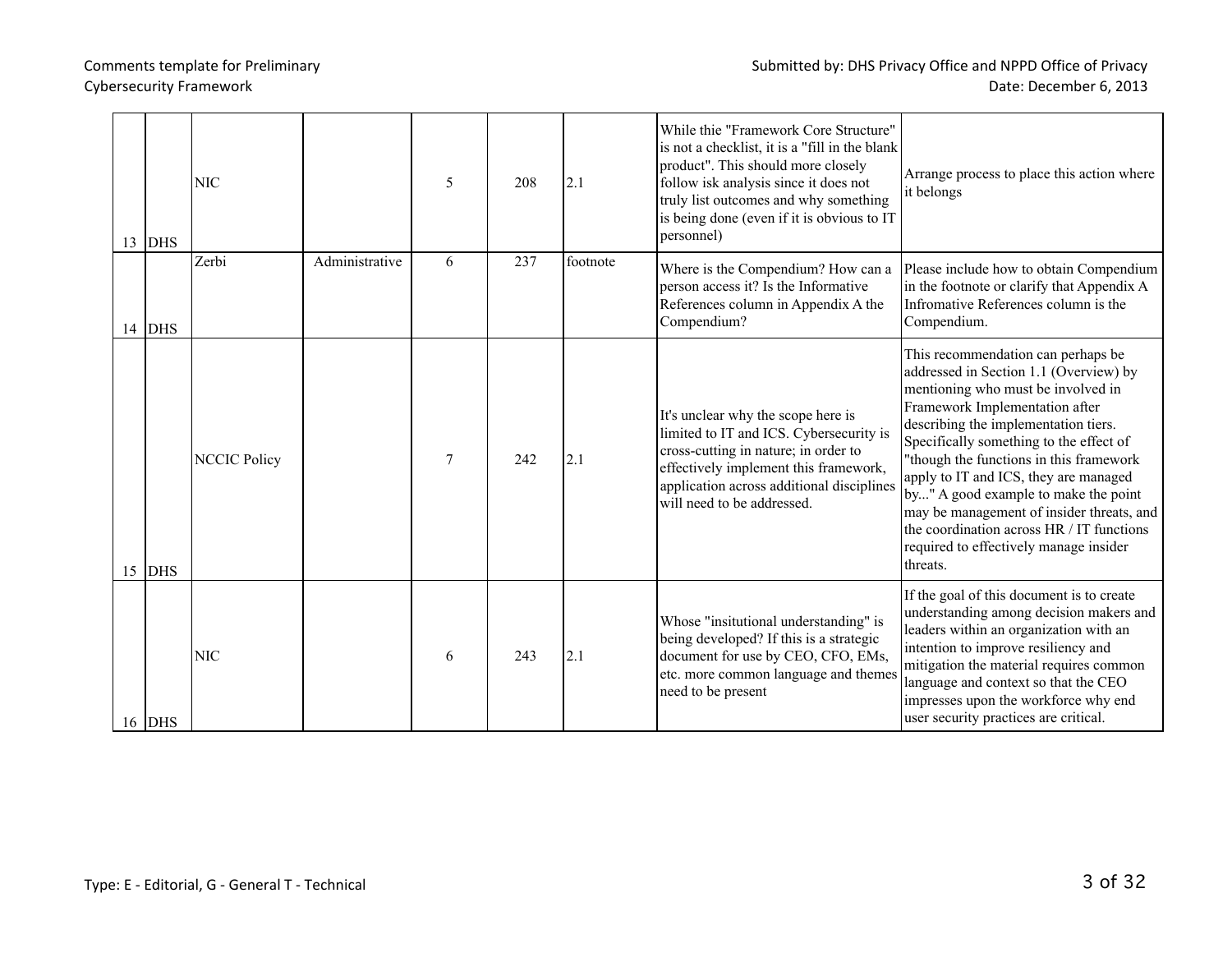|    | $17$ DHS   | NCCIC SWO /<br><b>NCCIC Policy</b> |         | 6      | 244 | 2.1 | Through this point of the document,<br>there has been no mention of external<br>service providers. In this sentence, for<br>example, "organizational" is used.<br>While it may be intended to encompass<br>external providers, the scope is unclear.<br>It may be worthwhile to include a<br>footnote here that draws attention to<br>risks that may exist through the use of<br>external service providers (Internet<br>access, cloud storage/apps, managed<br>security services providers) so unique<br>considerations are not overlooked by<br>anyone relying on Framework guidance. | Recommend considering the addition of a<br>footnote to mention how risk may be<br>impacted depending on how much (and<br>what parts) of ICT are provided by external<br>providers.                                                                                                                                                                                                                  |
|----|------------|------------------------------------|---------|--------|-----|-----|-----------------------------------------------------------------------------------------------------------------------------------------------------------------------------------------------------------------------------------------------------------------------------------------------------------------------------------------------------------------------------------------------------------------------------------------------------------------------------------------------------------------------------------------------------------------------------------------|-----------------------------------------------------------------------------------------------------------------------------------------------------------------------------------------------------------------------------------------------------------------------------------------------------------------------------------------------------------------------------------------------------|
|    | $18$ DHS   | <b>IER Support</b>                 | T       | $\tau$ | 282 |     | Stating the Framework Profile is a<br>"tool" may lead to confusion as both the Suggest removing " is a tool" and<br>Current and Target profiles are<br>capability and resource indicators. The<br>Framework profile is a construct to<br>to think of a resource that is<br>leveraged to solve a problem or add<br>value.                                                                                                                                                                                                                                                                | reword to "A Framework Profile<br>("Profile") enables organizations to<br>establish a roadmap for reducing<br>facilitate action. Rationale: Generally, cybersecurity risk that is well aligned with<br>when the term "tool" is used, we tend organization and sector goals, considers<br>legal/regulatory requirements and industry<br>best practices, and reflects risk<br>management priorities." |
| 19 | <b>DHS</b> | Odderstol                          | $\rm E$ | 9      | 330 | 2.4 | Use of "critical infrastructure" does not<br>meet earlier definition.                                                                                                                                                                                                                                                                                                                                                                                                                                                                                                                   | Suggest changing to "critical"<br>assets/resources"                                                                                                                                                                                                                                                                                                                                                 |
| 20 | DHS        | <b>NIC</b>                         |         | 9      | 334 | 2.4 | While the statement about risk<br>management occurs within the context<br>of a tier, the front matter of this<br>document states this is not a risk<br>management process                                                                                                                                                                                                                                                                                                                                                                                                               | Check document for conflicting ideas and<br>statements                                                                                                                                                                                                                                                                                                                                              |
|    | $21$ DHS   | <b>NIC</b>                         |         | 10     | 373 | 2.4 | predictive behaviors are often<br>discovered through the use of an<br>appliance. Few organizations have the<br>capability or the knowledge base to<br>conduct predictive analysis, which this<br>statement hints at.                                                                                                                                                                                                                                                                                                                                                                    | Revise language so that the concepts match<br>the reality of the non-industry ready (i.e.<br>leader without a cyber background)                                                                                                                                                                                                                                                                     |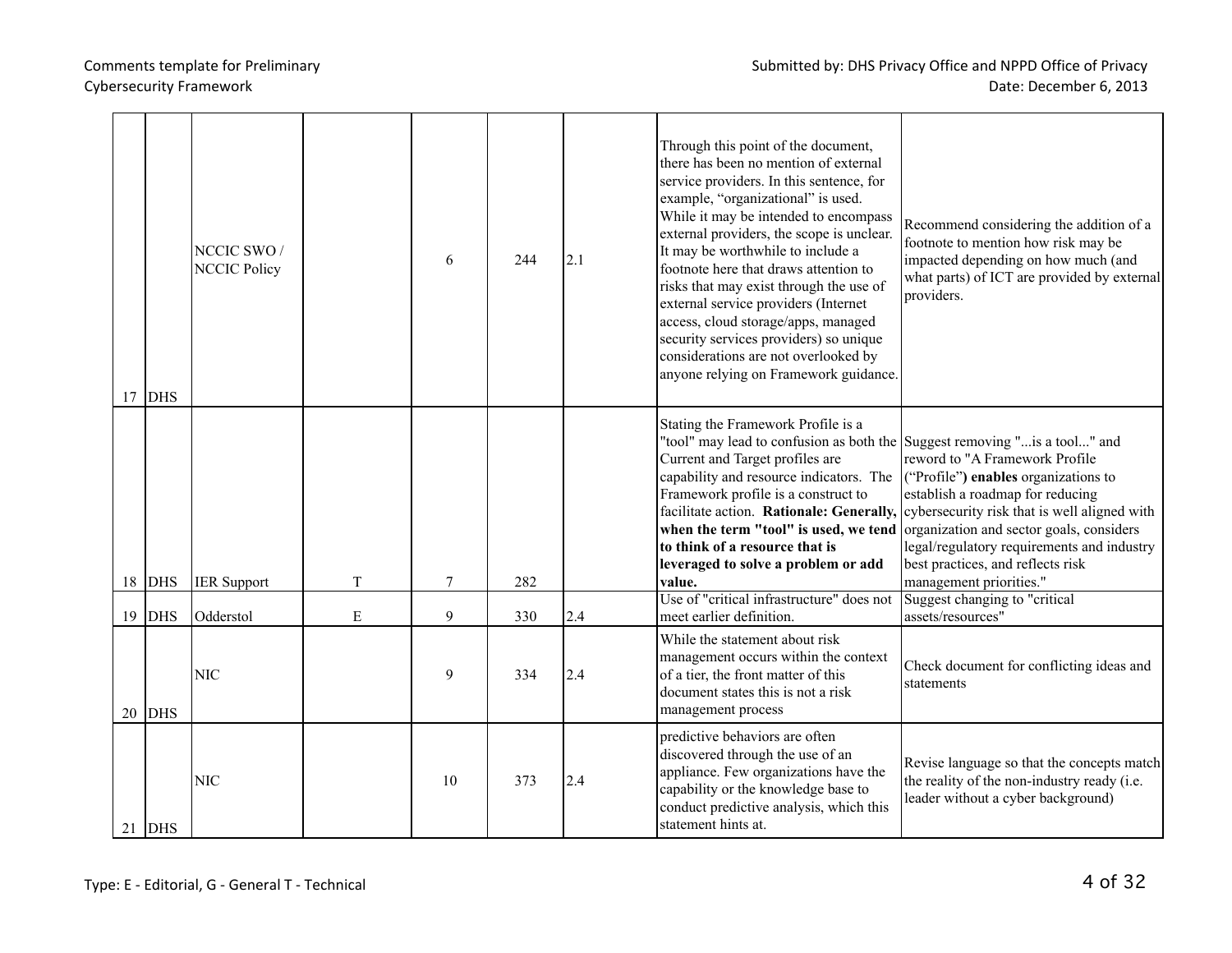| 22<br><b>DHS</b> | <b>ISS</b> | Substantive | 11 | 387 | 2.4 | Change from "Organizations should<br>consider leveraging external guidance,<br>such as information that could be<br>obtained from Federal government<br>departments and agencies" to<br>Organizations should consider<br>leveraging external guidance from the<br>Federal government departments and<br>agencies that act as their Sector-Specific agencies" to<br>Agency (SSA), which guide protective<br>measures for their sector. Information<br>Sharing and Analysis centers can also<br>provide valuable assistance, and<br>organizations can also use existing<br>maturity models, or other sources to<br>assist in determining their desired tier.<br>Note: this will help identify whom<br>organizations can approach for help,<br>reinforces current homeland-security<br>relationships and reinforces federal and<br>private-sector relations as called for in<br>the National Infrastructure Protection<br>Plan. | Change from "Organizations should<br>consider leveraging external guidance,<br>such as information that could be obtained<br>from Federal government departments and<br>Organizations should consider leveraging<br>external guidance from the Federal<br>government departments and agencies that<br>act as their Sector-Specific Agency (SSA),<br>which guide protective measures for their<br>sector. Information Sharing and Analysis<br>centers can also provide valuable<br>assistance, and organizations can also use<br>existing maturity models, or other sources<br>to assist in determining their desired tier. |
|------------------|------------|-------------|----|-----|-----|------------------------------------------------------------------------------------------------------------------------------------------------------------------------------------------------------------------------------------------------------------------------------------------------------------------------------------------------------------------------------------------------------------------------------------------------------------------------------------------------------------------------------------------------------------------------------------------------------------------------------------------------------------------------------------------------------------------------------------------------------------------------------------------------------------------------------------------------------------------------------------------------------------------------------|----------------------------------------------------------------------------------------------------------------------------------------------------------------------------------------------------------------------------------------------------------------------------------------------------------------------------------------------------------------------------------------------------------------------------------------------------------------------------------------------------------------------------------------------------------------------------------------------------------------------------|
| 23 DHS           | <b>NIC</b> |             | 12 | 437 | 3.3 | This section is very abstract for those<br>without a cyber background.<br>Additionally, those who will make<br>changes are often not those with a cyber<br>background especially stakeholders                                                                                                                                                                                                                                                                                                                                                                                                                                                                                                                                                                                                                                                                                                                                | Revise with common language, include<br>graphics that depict flow and relationships                                                                                                                                                                                                                                                                                                                                                                                                                                                                                                                                        |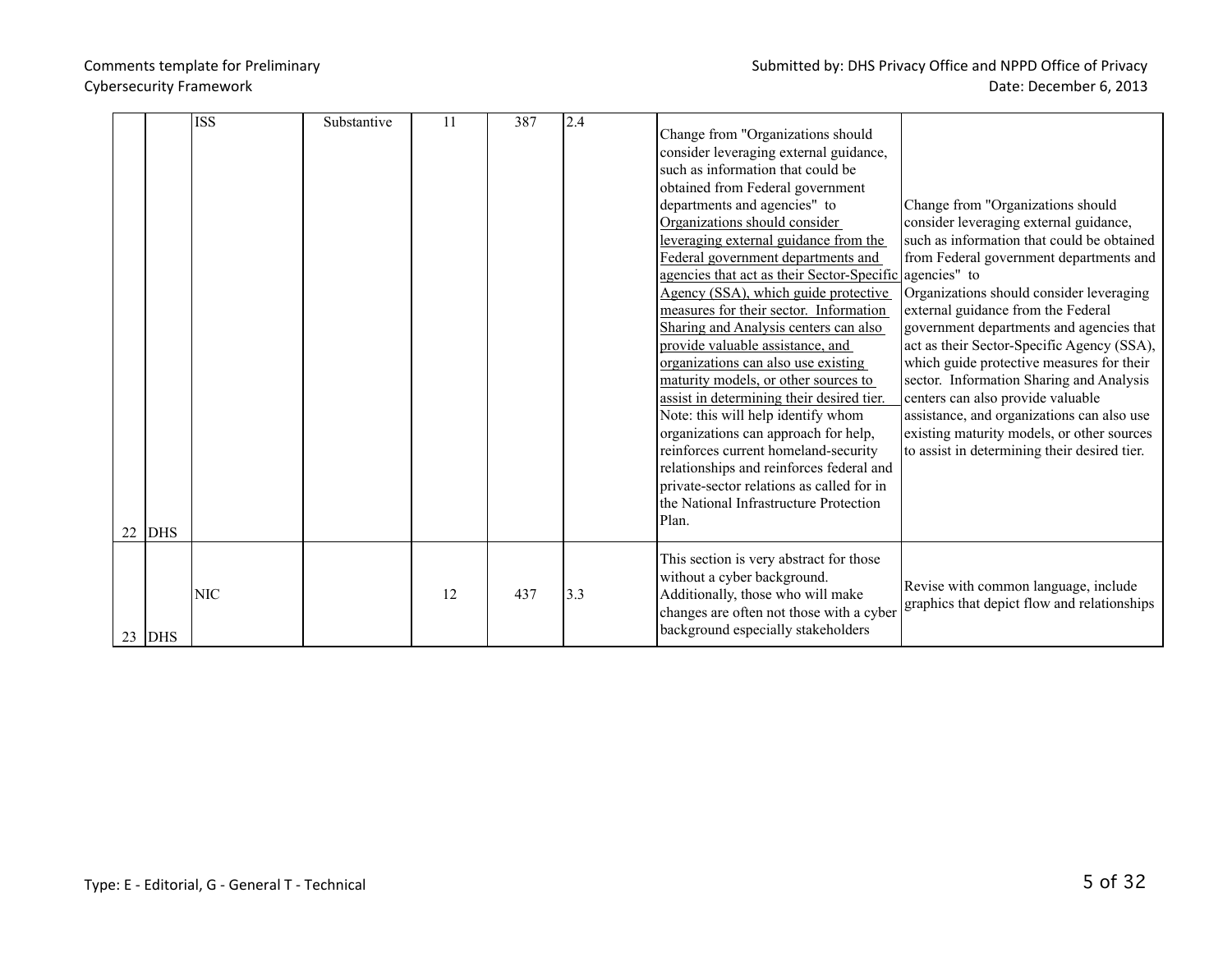|    |     | Jones                     | Administrative | 12 | 445 | 3.3        | Protected Critical Infrastructure<br>Information (PCII) The Protected<br>Critical Infrastructure Information<br>(PCII) Program is an information-<br>protection program that enhances<br>voluntary information sharing between<br>infrastructure owners and operators and<br>the government. PCII protections mean  A critical infrastrucutre owner/operator,<br>that homeland security partners can be<br>confident that sharing their information<br>with the government will not expose<br>sensitive or proprietary data. The<br>Department of Homeland Security<br>(DHS) and other Federal, State, tribal,<br>and local analysts use PCII to:<br>Analyze and secure critical<br>infrastructure and protected systems,<br>Identify vulnerabilities and develop risk<br>assessments, and<br>Enhance recovery preparedness<br>measures. | haiving identified an external partner on<br>whom that infrastructure depends, may use<br>a Target Profile to convey Categories and<br>Subcategories. The exchange of<br>information identifying CI may be secured<br>by using the government's Protected<br>Critical Infrastructure Information (PCII)<br>protocol. |
|----|-----|---------------------------|----------------|----|-----|------------|------------------------------------------------------------------------------------------------------------------------------------------------------------------------------------------------------------------------------------------------------------------------------------------------------------------------------------------------------------------------------------------------------------------------------------------------------------------------------------------------------------------------------------------------------------------------------------------------------------------------------------------------------------------------------------------------------------------------------------------------------------------------------------------------------------------------------------------|----------------------------------------------------------------------------------------------------------------------------------------------------------------------------------------------------------------------------------------------------------------------------------------------------------------------|
| 24 | DHS |                           |                |    |     |            |                                                                                                                                                                                                                                                                                                                                                                                                                                                                                                                                                                                                                                                                                                                                                                                                                                          |                                                                                                                                                                                                                                                                                                                      |
| 25 | DHS | Karolyn Miller<br>(x2322) | G              | 13 | 457 | Appendix A | It would be beneficial to critical<br>infrastructure sectors that do have<br>regulatory requirements (e.g.<br>Healthcare, Energy) to see the<br>corresponding section of their standard<br>(e.g. HIPAA, NERC) included as<br>Informative Reference in addition to the<br>references to ISO, COBIT, and NIST<br>controls.                                                                                                                                                                                                                                                                                                                                                                                                                                                                                                                 | Add regulatory references to Framework<br>Core table.                                                                                                                                                                                                                                                                |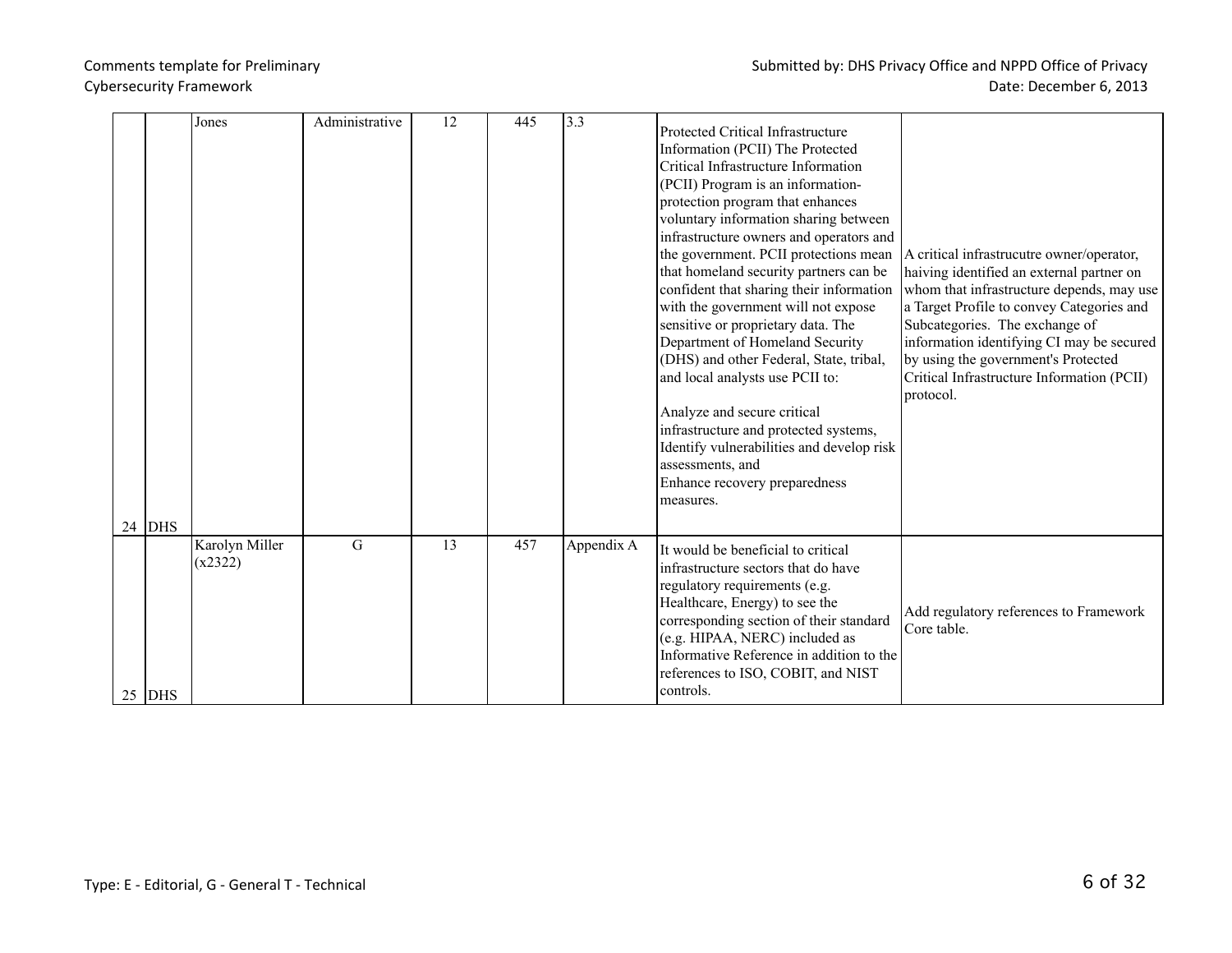### Comments template for Preliminary Submitted by: DHS Privacy Office and NPPD Office of Privacy Date: December 6, 2013

 $\overline{\phantom{0}}$ 

 $\overline{\phantom{0}}$ 

|    | $26$ DHS | Landesberg   | E (We are using<br>"E" to indicate<br>our critical,<br>substantive<br>comments) | 28 | 485 | Appendix B                   | While NIST 800-53 Rev. 4 Appendix J<br>is valuable as an Informative Reference.<br>relying upon it as the <i>sole</i> Informative<br>Reference could be confusing, as<br>Appendix J is Privacy Act-focused and<br>applicable to federal<br>departments/agencies and their<br>contractors. Suggest that additional<br>Informative References more closely<br>targeted to the private sector be<br>referenced - at a minimum would add<br>the NSTIC FIPPs | 1. Would expressly explain that Appendix<br>J is intended for Feds and their contractors,<br>and that some provisions will not be<br>directly applicable to the private sector,<br>though the general framework, because<br>FIPPs-based, is good guidance. 2. Add<br>the National Strategy for Trusted Identities<br>in Cyberspace (NSTIC) Fair Information<br>Practice Principles (FIPPs) as an<br><b>Informative Reference</b><br>(http://www.nist.gov/nstic/NSTIC-<br>FIPPs.pdf) |
|----|----------|--------------|---------------------------------------------------------------------------------|----|-----|------------------------------|---------------------------------------------------------------------------------------------------------------------------------------------------------------------------------------------------------------------------------------------------------------------------------------------------------------------------------------------------------------------------------------------------------------------------------------------------------|-------------------------------------------------------------------------------------------------------------------------------------------------------------------------------------------------------------------------------------------------------------------------------------------------------------------------------------------------------------------------------------------------------------------------------------------------------------------------------------|
| 27 | DHS      | NPPD Privacy | E                                                                               | 28 | 485 | Appendix B                   | The methodology well reflects the<br>FIPPs, but there needs to be more<br>explanatory material about how to<br>implement it                                                                                                                                                                                                                                                                                                                             | A good place to do this would be in an<br>expanded Section C.7. (see Comment 23<br>below).<br>While certain steps in the methodology<br>would help to protect civil liberties, the<br>methodology does not go far enough<br>substantively regarding civil liberties<br>protections. Defer to DHS CRCL on what<br>that substance should be.                                                                                                                                          |
|    | $28$ DHS | NPPD Privacy | E                                                                               | 28 | 491 | Identify/Asset<br>Management | Organization should not only identify<br>but should also understand that privacy<br>and civil liberties implications of all PII<br>they collect or retain.                                                                                                                                                                                                                                                                                              | <b>REVISE TO READ:</b><br>Identify and understand the privacy and<br>civil liberties implications of all PII of<br>employees, customers, or other individuals<br>that may be impacted by or connected to<br>cybersecurity procedures, including PII<br>that an organization processes or analyzes,<br>or that may transit the organization's<br>systems, even if the organization does not<br>retain such information.                                                              |
|    | $29$ DHS | NPPD Privacy | E                                                                               | 29 | 491 | nance                        | It is important to note that sharing PII<br>Identify/Gover must only be for a purpose compatible<br>with the purpose for which the PII was<br>originally collected                                                                                                                                                                                                                                                                                      | Section IV: ADD "originally" between was<br>and collected.                                                                                                                                                                                                                                                                                                                                                                                                                          |

 $\overline{\phantom{0}}$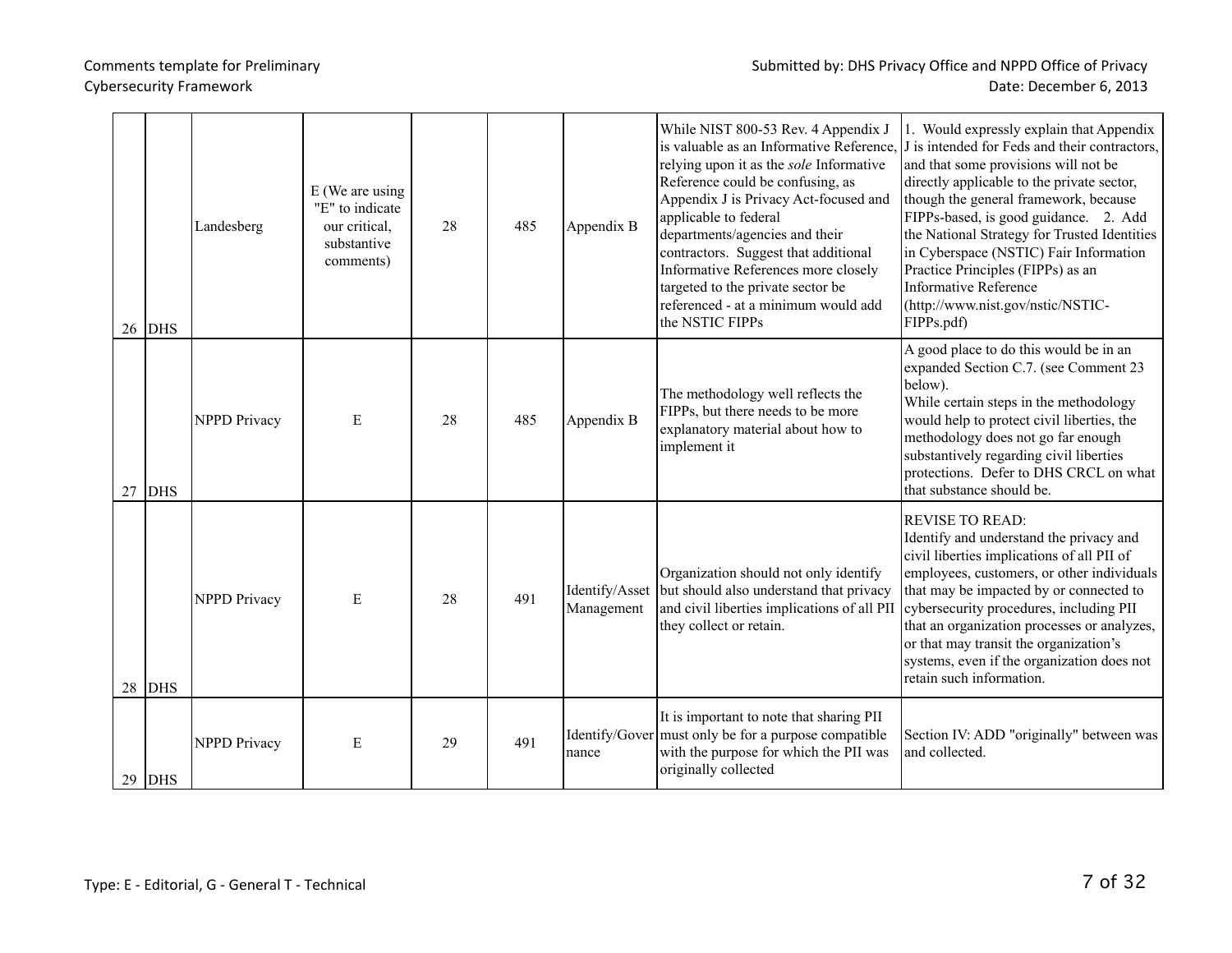$\overline{\phantom{0}}$ 

 $\overline{\phantom{0}}$ 

| 30 | DHS | Landesberg   | ${\bf E}$ | 28 | 491 | Governance                  | Add NSTIC Transparency, Individual<br>Participation, Purpose Specification,<br>Data Minimization, Use Limitation, and<br>Data Quality and Integrity, and<br>Accountability and Auditing FIPPs as<br><b>Informative Resources</b> | <b>NSTIC FIPPS Transparency: Organizations</b><br>should be transparent and notify individuals<br>regarding collection, use, dissemination, and<br>maintenance of personally identifiable<br>information (PII). Individual Participation:<br>Organizations should involve the individual in<br>the process of using PII and, to the extent<br>practicable, seek individual consent for the<br>collection, use, dissemination, and maintenance<br>of PII. Organizations should also provide<br>mechanisms for appropriate access, correction,<br>and redress regarding use of PII. Purpose<br>Specification: Organizations should<br>specifically articulate the authority that permits<br>the collection of PII and specifically articulate<br>the purpose or purposes for which the PII is<br>intended to be used. Data Minimization:<br>Organizations should only collect PII that is<br>directly relevant and necessary to accomplish<br>the specified purpose(s) and only retain PII for<br>as long as is necessary to fulfill the specified<br>purpose(s). Use Limitation: Organizations<br>should use PII solely for the purpose(s)<br>specified in the notice. Sharing PII should be<br>for a purpose compatible with the purpose for<br>which the PII was collected. Data Quality and<br>Integrity: Organizations should, to the extent<br>practicable, ensure that PII is accurate, relevant,<br>timely, and complete. Accountability and<br>Auditing: Organizations should be accountable<br>for complying with these principles, providing<br>training to all employees and contractors who<br>use PII, and auditing the actual use of PII to<br>demonstrate compliance with these principles<br>and all applicable privacy protection<br>requirements. |
|----|-----|--------------|-----------|----|-----|-----------------------------|----------------------------------------------------------------------------------------------------------------------------------------------------------------------------------------------------------------------------------|--------------------------------------------------------------------------------------------------------------------------------------------------------------------------------------------------------------------------------------------------------------------------------------------------------------------------------------------------------------------------------------------------------------------------------------------------------------------------------------------------------------------------------------------------------------------------------------------------------------------------------------------------------------------------------------------------------------------------------------------------------------------------------------------------------------------------------------------------------------------------------------------------------------------------------------------------------------------------------------------------------------------------------------------------------------------------------------------------------------------------------------------------------------------------------------------------------------------------------------------------------------------------------------------------------------------------------------------------------------------------------------------------------------------------------------------------------------------------------------------------------------------------------------------------------------------------------------------------------------------------------------------------------------------------------------------------------------------------------------------------------------------|
| 31 | DHS | NPPD Privacy | E         | 29 | 491 | Identify/Risk<br>Assessment | Organizations should have SOPs in<br>place to help them determine the<br>differences between PII and information<br>that could be considered PII and is<br>actually relevant to a known or<br>suspected cyber threat.            | Recommend adding an example of a<br>phishing email or other type of cyber threat<br>where PII is used as part of that threat.                                                                                                                                                                                                                                                                                                                                                                                                                                                                                                                                                                                                                                                                                                                                                                                                                                                                                                                                                                                                                                                                                                                                                                                                                                                                                                                                                                                                                                                                                                                                                                                                                                      |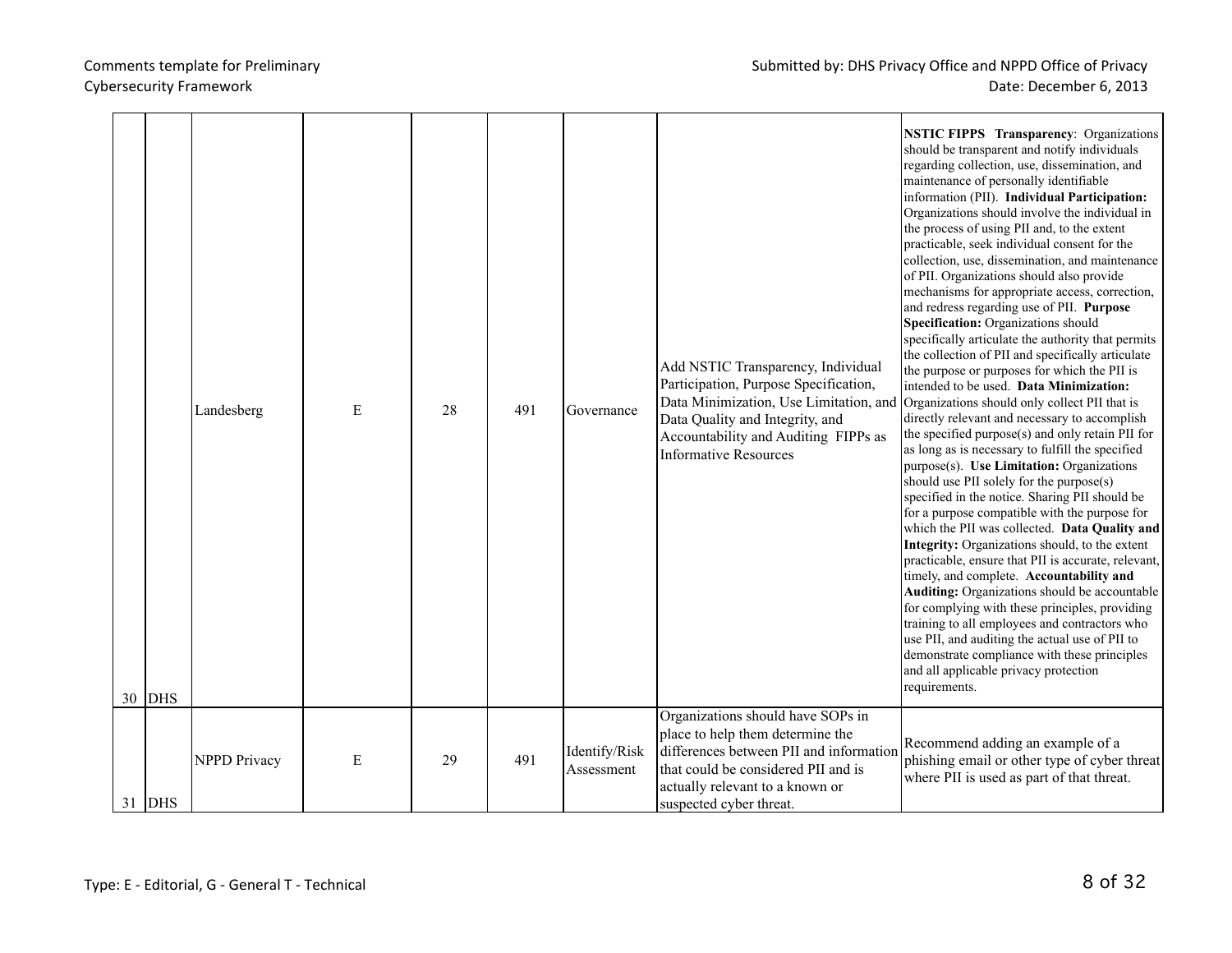| 32 | DHS      | NPPD Privacy        | E | 30 | 491 | Protect/Access<br>Control                    | It is important to also reduce the<br>collection of PII to the minimum<br>necessary.                                                               | ADD: "collection" so that the sentence<br>reads: Limit the collection, use and<br>disclosure of PII                                                                                                                                                                   |
|----|----------|---------------------|---|----|-----|----------------------------------------------|----------------------------------------------------------------------------------------------------------------------------------------------------|-----------------------------------------------------------------------------------------------------------------------------------------------------------------------------------------------------------------------------------------------------------------------|
|    | 33 DHS   | <b>NPPD Privacy</b> | E | 30 | 491 | Protect/Aware<br>ness and<br>Training        | Recommend including specific role-<br>based awareness and training for<br>cybersecurity analysts or those that<br>handle cyber threat information. | <b>REVISE TO READ:</b><br>Have regular training for employees and<br>contractors on following such policies and<br>practices, including specific role-based<br>awareness and training for cybersecurity<br>analysts or those that handle cyber threat<br>information. |
|    | 34 DHS   | Landesberg          | E | 30 | 491 | Data Security                                | Add the NSTIC Security FIPP                                                                                                                        | <b>NSTIC FIPPs Security: Organizations</b><br>should protect PII (in all media) through<br>appropriate security safeguards against<br>risks such as loss, unauthorized access or<br>use, destruction, modification, or<br>unintended or inappropriate disclosure.     |
|    | 35 DHS   | NPPD Privacy        | E | 31 | 491 |                                              | Detect/Anoma Organizations should have procedures<br>lies and Events that implement their policies                                                 | <b>REVISED TO READ:</b><br>Have policies and procedures to ensure that<br>any PII that is collected, used, disclosed, or<br>retained is accurate and complete.                                                                                                        |
|    | 36 DHS   | NPPD Privacy        | E | 31 | 491 | Detect/Securit<br>y Continuous<br>Monitoring | One way to provide transparency is<br>through notice.                                                                                              | <b>REVISE TO READ:</b><br>Provide transparency into the practices<br>through adequate notice.                                                                                                                                                                         |
| 37 | DHS      | NPPD Privacy        | E | 31 | 491 | on Processes                                 | Detect/Detecti Recommend adding "civil liberties" and<br>changing "detect" to detection.                                                           | <b>REVISE TO READ:</b><br>Establish a process to coordinate privacy<br>and civil liberties personnel participation in<br>the review of policy compliance and<br>enforcement for detection activities.                                                                 |
|    | 38 DHS   | NPPD Privacy        | E | 33 | 491 | Respond/Anal<br>ysis                         | If the PII is retained and is necessary to<br>the cyber threat, chances are that it is<br>not accurate or complete.                                | Deleting second sentence and replacing<br>with the following:<br>If PII must be retained, have policies,<br>which include an oversight and approval<br>process, in place that outline the<br>circumstances in which the PII may be<br>retained.                       |
|    | $39$ DHS | NPPD Privacy        | E | 34 | 491 | lation                                       | Respond/Mitig One way to provide transparency is<br>through notice.                                                                                | <b>REVISE TO READ:</b><br>Provide transparency concerning such<br>methods through adequate notice.                                                                                                                                                                    |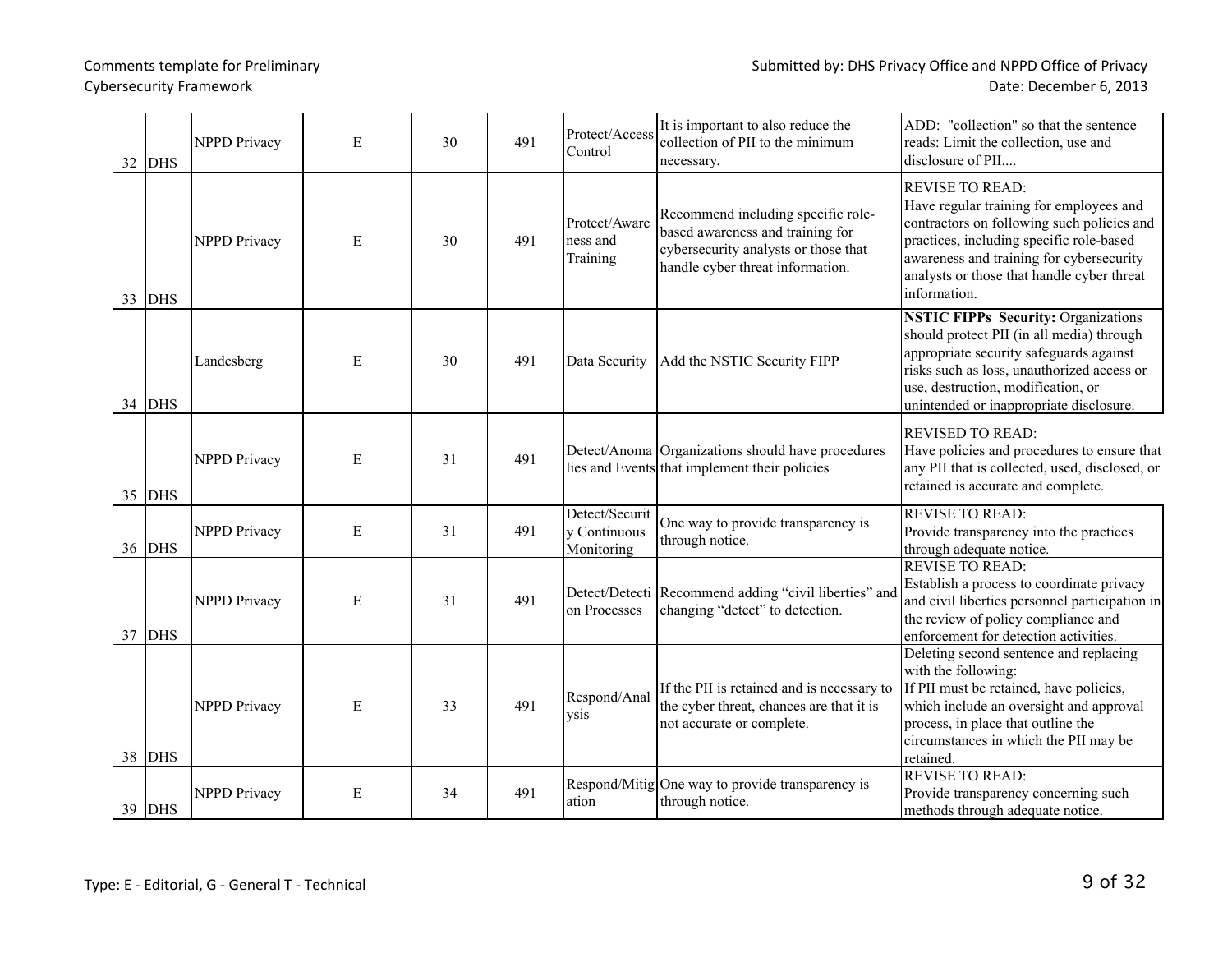| $40$ DHS | <b>NPPD Privacy</b> | E | 35 | 491 | Recover/Com<br>munications | Communicating the use or disclosure of<br>PII as part of an incident can be<br>sensitive.                                                                                                                                                                                                                                                                                                                                                                                                                                                                                                                                                                                                                                                              | Recommend adding an example.                                                                                                                                                                                                                                                                                                                                                                                                                                                                                                                        |
|----------|---------------------|---|----|-----|----------------------------|--------------------------------------------------------------------------------------------------------------------------------------------------------------------------------------------------------------------------------------------------------------------------------------------------------------------------------------------------------------------------------------------------------------------------------------------------------------------------------------------------------------------------------------------------------------------------------------------------------------------------------------------------------------------------------------------------------------------------------------------------------|-----------------------------------------------------------------------------------------------------------------------------------------------------------------------------------------------------------------------------------------------------------------------------------------------------------------------------------------------------------------------------------------------------------------------------------------------------------------------------------------------------------------------------------------------------|
| $41$ DHS | McNeely             | S | 29 | 491 |                            | While traditional civil liberties concerns<br>are applicable to only $\sim$ 10% of CI<br>entities (those that are government<br>owned or operated), individual rights<br>issues may be present in many CI<br>entities and a cybersecurity program<br>involving communications monitoring<br>should make accomodations for<br>observing the legal protections attached<br>to certain sensitive types of<br>communications. We anticipate there<br>may be some stakeholder pushback, but communications covered by HIPAA,<br>in essence, this expansion of the section FERPA, or laws protecting specific<br>merely reminds CI entities to meet their<br>legal obligations with respect to<br>protecting individual rights tied up in<br>communications. | Identify contractual, regulatory and legal,<br>including (where applicable)<br>Constitutional, requirements that cover: i)<br>PII identified under the Assets category;<br>and ii) Any cybersecurity measures that<br>may implicate protected activities or<br>otherwise legally protect individual rights,<br>for example, interception of electronic<br>communications under the Electronic<br>Communications Privacy Act,<br>categories of communications, or other<br>civil liberties and individual rights<br>considerations where applicable. |
| $42$ DHS | McNeely             | S | 30 | 491 |                            | To avoid objections by private sector CI<br>entities to the focus on "civil liberties"<br>suggest changing the phrasing to more<br>inclusive language speaking to legally<br>protected individual rights. This<br>language makes the section much more<br>relevant to the 90% or so of CI entities<br>that are private sector actors.                                                                                                                                                                                                                                                                                                                                                                                                                  | Senior executive support is critical for<br>building a cybersecurity culture that is<br>respectful of privacy and applicable civil<br>liberties and legal protections of<br>individuals and individual rights.                                                                                                                                                                                                                                                                                                                                      |
| $43$ DHS | McNeely             | S | 33 | 491 |                            | Again, this language is to clarify the<br>scope of the practices to protect<br>individual rights, particularly with<br>respect to private sector CI entities.<br>This does not impose new duties, but is<br>a reminder to check on the legal<br>protections that are applicable and to<br>live up to existing legal obligations<br>protecting the individual.                                                                                                                                                                                                                                                                                                                                                                                          | Respond/Response Planning: For<br>example, when PII is at risk, an<br>organization may need to consider which<br>security activities to perform, whereas<br>when PII is used for response, an<br>organization may need to consider how to<br>minimize the use of PII to protect an<br>individual's privacy or, where applicable,<br>their civil liberties or legally protected<br>individual rights.                                                                                                                                                |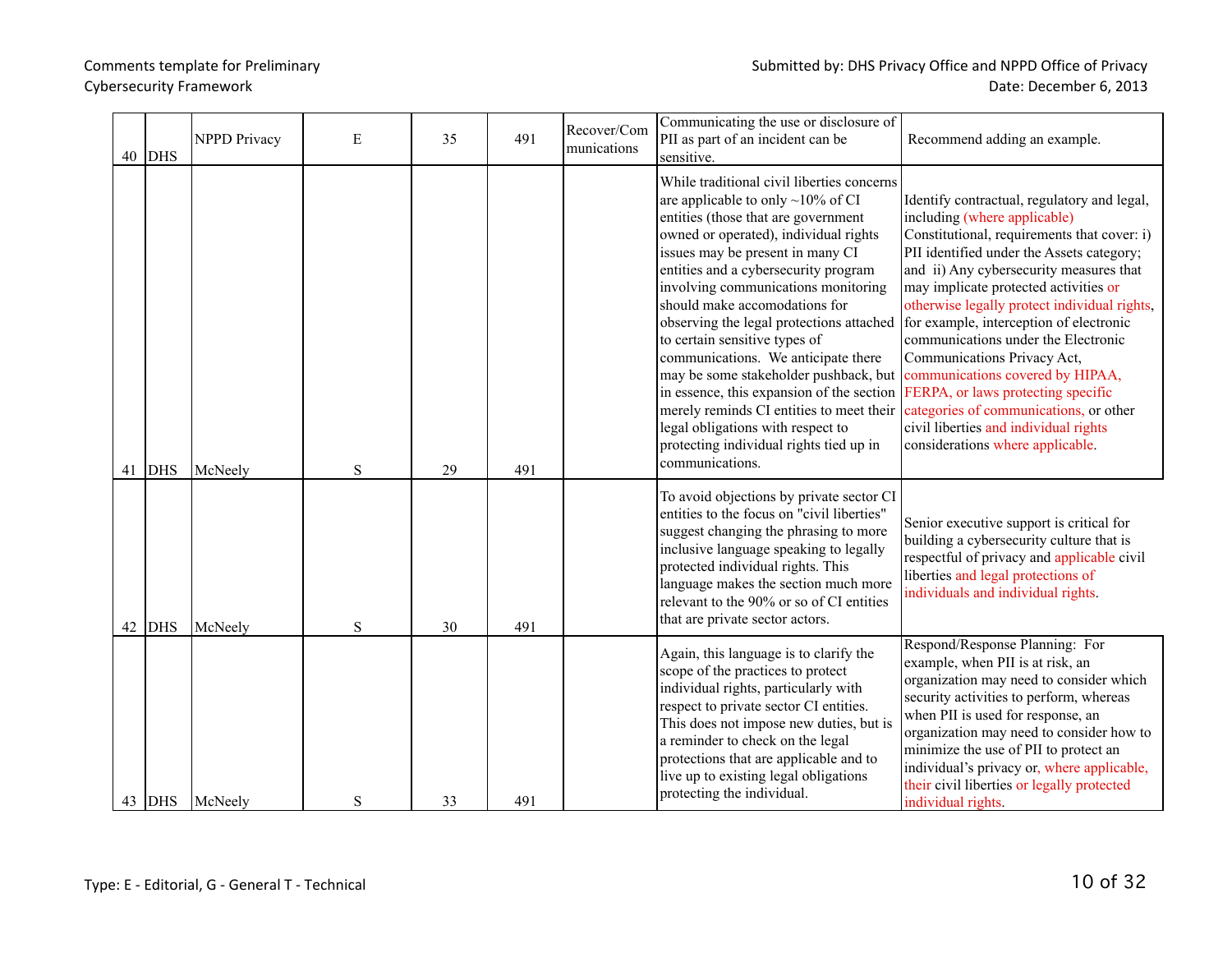| 44     | DHS      | McNeely             | $\mathbf S$ | 34 | 491 |            | Again, this language is to clarify the<br>scope of the practices to protect<br>individual rights, particularly with<br>respect to private sector CI entities.<br>This does not impose new duties, but is<br>a reminder to check on the legal<br>protections that are applicable and to<br>live up to existing legal obligations<br>protecting the individual. | Respond/Mitigation: When considering<br>methods of incident containment, assess<br>the impact on individuals' privacy and<br>where applicable their civil liberties or<br>other legally protected individual rights,<br>particularly for containment methods that<br>may involve the closure of public<br>communication or data transmission<br>systems. Provide transparency concerning<br>such methods.   |
|--------|----------|---------------------|-------------|----|-----|------------|---------------------------------------------------------------------------------------------------------------------------------------------------------------------------------------------------------------------------------------------------------------------------------------------------------------------------------------------------------------|-------------------------------------------------------------------------------------------------------------------------------------------------------------------------------------------------------------------------------------------------------------------------------------------------------------------------------------------------------------------------------------------------------------|
|        | $45$ DHS | McNeely             |             | 34 | 491 |            | Again, this language is to clarify the<br>scope of the practices to protect<br>individual rights, particularly with<br>respect to private sector CI entities.<br>This does not impose new duties, but is<br>a reminder to check on the legal<br>protections that are applicable and to<br>live up to existing legal obligations<br>protecting the individual. | Respond/Improvements: When considering<br>improvements in responding to incidents<br>involving PII, distinguish whether the<br>incident put PII at risk, whether the<br>organization used PII in responding to the<br>incident, or whether the executed response<br>plan may have otherwise impacted privacy<br>or where applicable civil liberties or other<br>legally protected individual rights.        |
|        | 46 DHS   | McNeely             | ${\bf S}$   | 35 | 492 |            | Again, this language is to clarify the<br>scope of the practices to protect<br>individual rights, particularly with<br>respect to private sector CI entities.<br>This does not impose new duties, but is<br>a reminder to check on the legal<br>protections that are applicable and to<br>live up to existing legal obligations<br>protecting the individual. | Recover/Improvements: When considering<br>improvements in recovering from incidents<br>involving PII, distinguish whether the<br>incident put PII at risk, whether the<br>organization used PII in recovering from<br>the incident, or whether the executed<br>recovery plan may have otherwise<br>impacted privacy or where applicable civil<br>liberties or other legally protected<br>individual rights. |
| $47\,$ | DHS      | NPPD Privacy        | $\mathbf E$ | 36 | 507 | Appendix C | Civil Liberties should also be included                                                                                                                                                                                                                                                                                                                       | ADD: "and Civil Liberties" after the word<br>"Privacy"                                                                                                                                                                                                                                                                                                                                                      |
|        | 48 DHS   | NPPD Privacy        | ${\bf E}$   | 37 | 543 | C.2        | Privacy and civil liberties must be<br>protected during sharing.                                                                                                                                                                                                                                                                                              | ADD: "while protecting the privacy and<br>civil liberties of individuals." after the<br>word "sectors"                                                                                                                                                                                                                                                                                                      |
| 49     | DHS      | NPPD Privacy        | ${\bf E}$   | 37 | 545 | C.2        | Individuals must also be protected                                                                                                                                                                                                                                                                                                                            | ADD: "or individuals" after the word<br>"organization"                                                                                                                                                                                                                                                                                                                                                      |
|        | 50 DHS   | <b>NPPD Privacy</b> | ${\bf E}$   | 37 | 547 | C.2        | PII should be removed.                                                                                                                                                                                                                                                                                                                                        | ADD after the word "to": "identify and<br>delete any personally identifiable<br>information not related to the cyber threat,"                                                                                                                                                                                                                                                                               |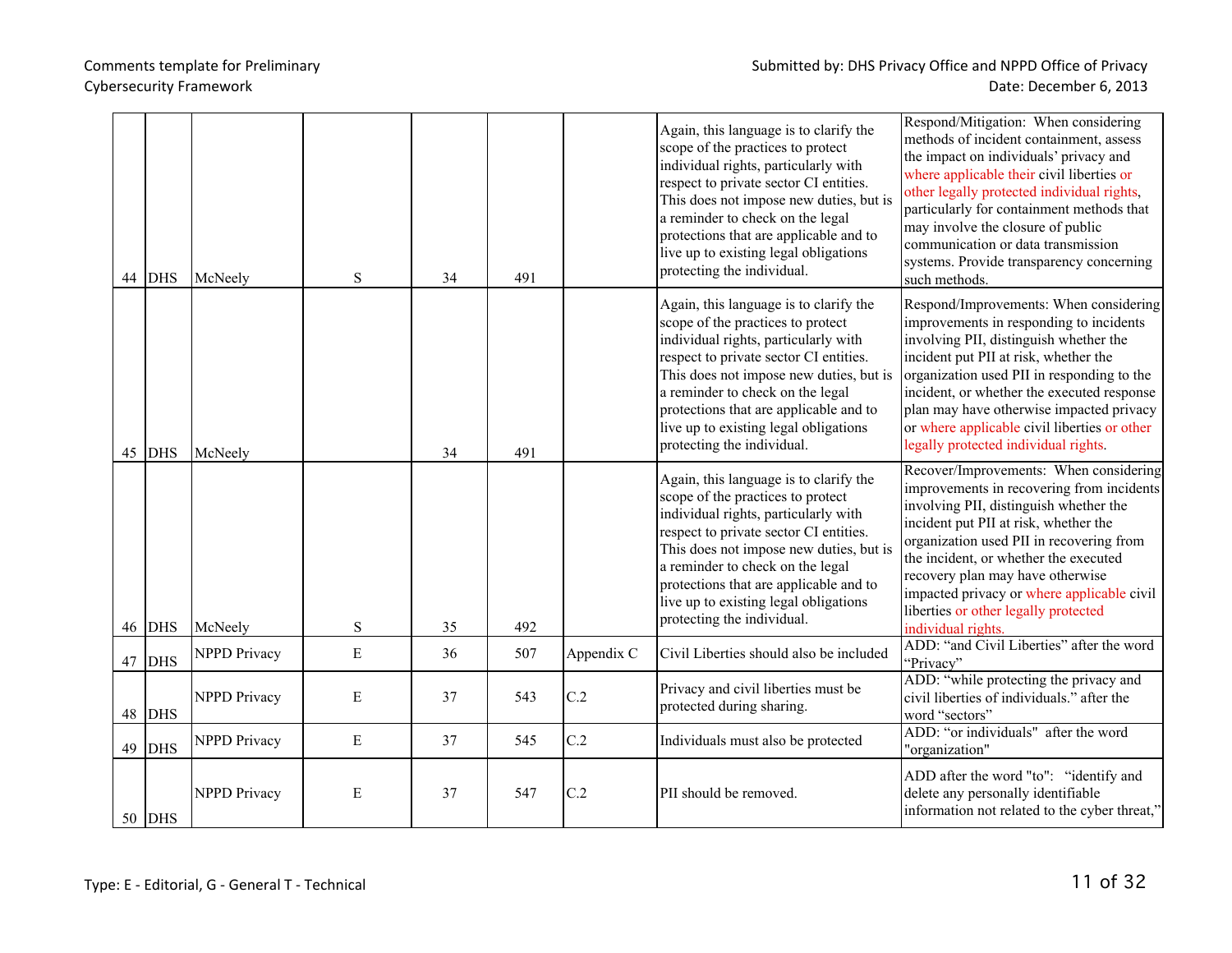|    |          | <b>NPPD Privacy</b> | E              | 37     | 561      | C.2      | Privacy and civil liberties consideration                                                                                                                                          | ADD "privacy and civil liberties<br>considerations," after the word                                                                                                                                                                                                                                                                                                                                                                                                                                                                                                                                                                                                                                                                                                                           |
|----|----------|---------------------|----------------|--------|----------|----------|------------------------------------------------------------------------------------------------------------------------------------------------------------------------------------|-----------------------------------------------------------------------------------------------------------------------------------------------------------------------------------------------------------------------------------------------------------------------------------------------------------------------------------------------------------------------------------------------------------------------------------------------------------------------------------------------------------------------------------------------------------------------------------------------------------------------------------------------------------------------------------------------------------------------------------------------------------------------------------------------|
|    | $51$ DHS |                     |                |        |          |          | should be added                                                                                                                                                                    | "requirements,"                                                                                                                                                                                                                                                                                                                                                                                                                                                                                                                                                                                                                                                                                                                                                                               |
| 52 | DHS      | NPPD Privacy        | $\mathbf E$    | 38     | 613      | C.7      | Civil Liberties should also be included                                                                                                                                            | ADD: "and Civil Liberties" after the word<br>"Privacy"                                                                                                                                                                                                                                                                                                                                                                                                                                                                                                                                                                                                                                                                                                                                        |
|    | 53 DHS   | Jones               | Administrative | 44     | 763      | Appen. F | Insert definition of PCII                                                                                                                                                          | <b>Protected Critical Infrastructure</b><br>Information (PCII) The Protected Critical<br>Infrastructure Information (PCII) Program<br>is an information-protection program that<br>enhances voluntary information sharing<br>between infrastructure owners and<br>operators and the government. PCII<br>protections mean that homeland security<br>partners can be confident that sharing their<br>information with the government will not<br>expose sensitive or proprietary data. The<br>Department of Homeland Security (DHS)<br>and other Federal, State, tribal, and local<br>analysts use PCII to:<br>Analyze and secure critical infrastructure<br>and protected systems,<br>Identify vulnerabilities and develop risk<br>assessments, and<br>Enhance recovery preparedness measures. |
|    | 54 DHS   | <b>NIC</b>          |                | 2      | 118, 119 | 1.1      | The concept of the interconnectivity of<br>the five functions (mission areas) should<br>be illustrated early and throughout the<br>document since they are strategic in<br>nature. | Review themes, terms, and language.                                                                                                                                                                                                                                                                                                                                                                                                                                                                                                                                                                                                                                                                                                                                                           |
|    | 55 DHS   | Zerbi               | Substantive    | $\tau$ | 269, 277 |          | How do activities under "Response:<br>Improvements" differ from "Recover:<br>Improvements"?                                                                                        | Please expand on activites for<br>improvements under each category to<br>illustrate the difference or use an<br>alternative word for "improvements".                                                                                                                                                                                                                                                                                                                                                                                                                                                                                                                                                                                                                                          |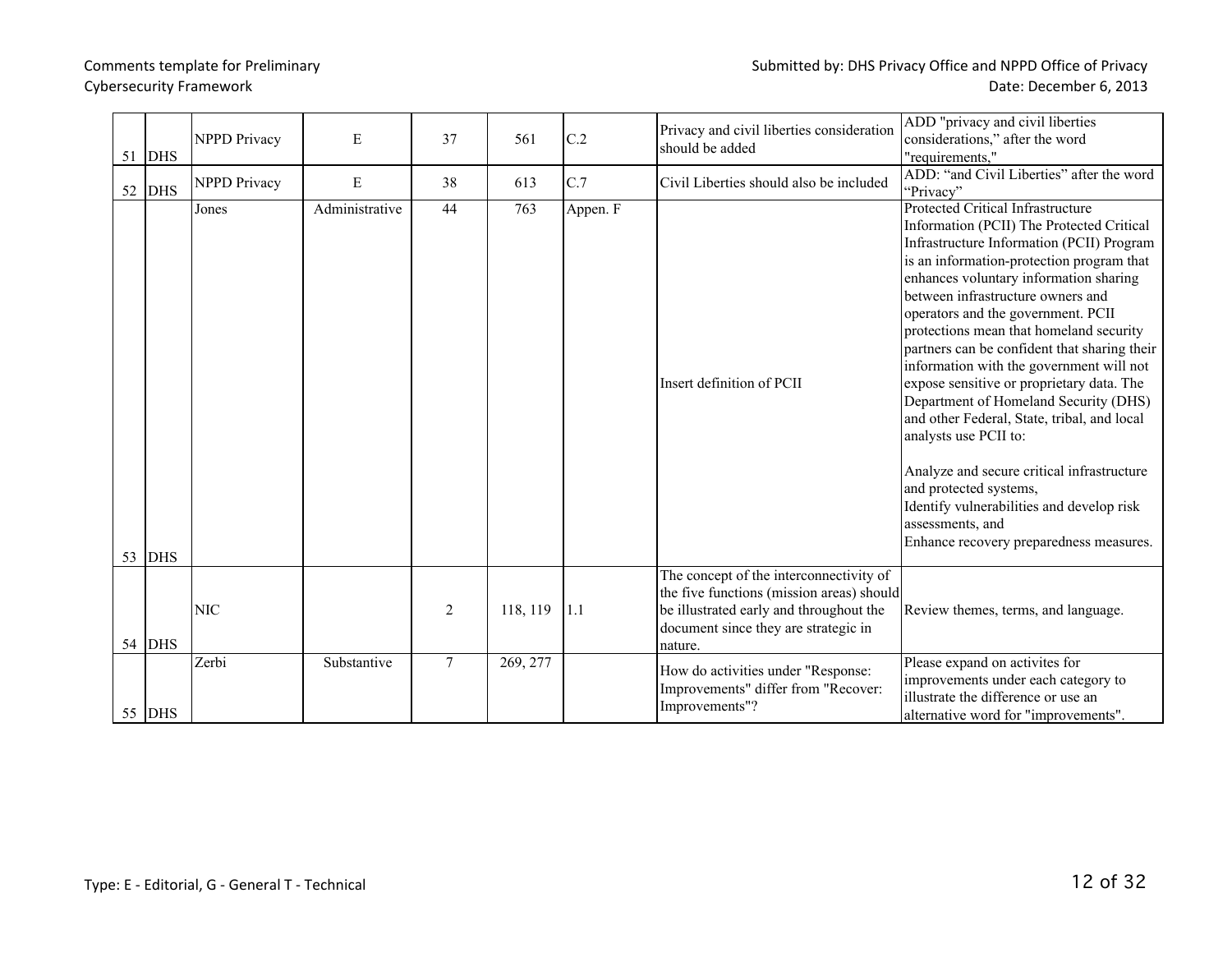| 56 | DHS        | <b>NCCIC Policy</b> |                | 8  | 310-317 | $\vert$ 2.3 | The Framework seems to identify a<br>cyclical, tiered, top-down approach to<br>coordinating implementation. Top-down<br>may not always be practical or the most<br>effective means of coordinating<br>implementation. While content provided<br>by different levels of the organization<br>may be inherently hierarchical in nature,<br>the activities may be initiated and/or<br>executed at any level of the<br>organization; it may be necessary to<br>reach across different levels throughout<br>the process. | Recommend mentioning that bi-directional<br>communication will be necessary<br>throughout implementation, that a<br>feedback loop is critical, and that activities<br>may be triggered at any level of the<br>organization, particularly given the<br>potential for different elements of the cycle<br>(i.e. individual profile development v.<br>overall priorities development) to have a<br>very different shelf life. |
|----|------------|---------------------|----------------|----|---------|-------------|--------------------------------------------------------------------------------------------------------------------------------------------------------------------------------------------------------------------------------------------------------------------------------------------------------------------------------------------------------------------------------------------------------------------------------------------------------------------------------------------------------------------|---------------------------------------------------------------------------------------------------------------------------------------------------------------------------------------------------------------------------------------------------------------------------------------------------------------------------------------------------------------------------------------------------------------------------|
| 57 | DHS        | Odderstol           | E              | 12 | 426/427 | 3.2         | Need clarity around "gaps" and how an<br>organization would assess them.                                                                                                                                                                                                                                                                                                                                                                                                                                           | Suggest re-wording to address current v.<br>needed capabilities discovered after<br>conducting a risk assessment. Then<br>addressing the gaps between capabilities<br>within a risk management strategy.                                                                                                                                                                                                                  |
| 58 | <b>DHS</b> | Odderstol           | E              | 12 | 439/446 |             | as with comment 7 above                                                                                                                                                                                                                                                                                                                                                                                                                                                                                            |                                                                                                                                                                                                                                                                                                                                                                                                                           |
|    | 59 DHS     | Zerbi               | Administrative | 13 | 462-463 | Appendix A  | This part of the sentence is repetitive<br>with line 460-461: "and additional<br>Categories, Subcategories, and<br>Informative 462 References may be<br>added to the Profile."                                                                                                                                                                                                                                                                                                                                     | Delete                                                                                                                                                                                                                                                                                                                                                                                                                    |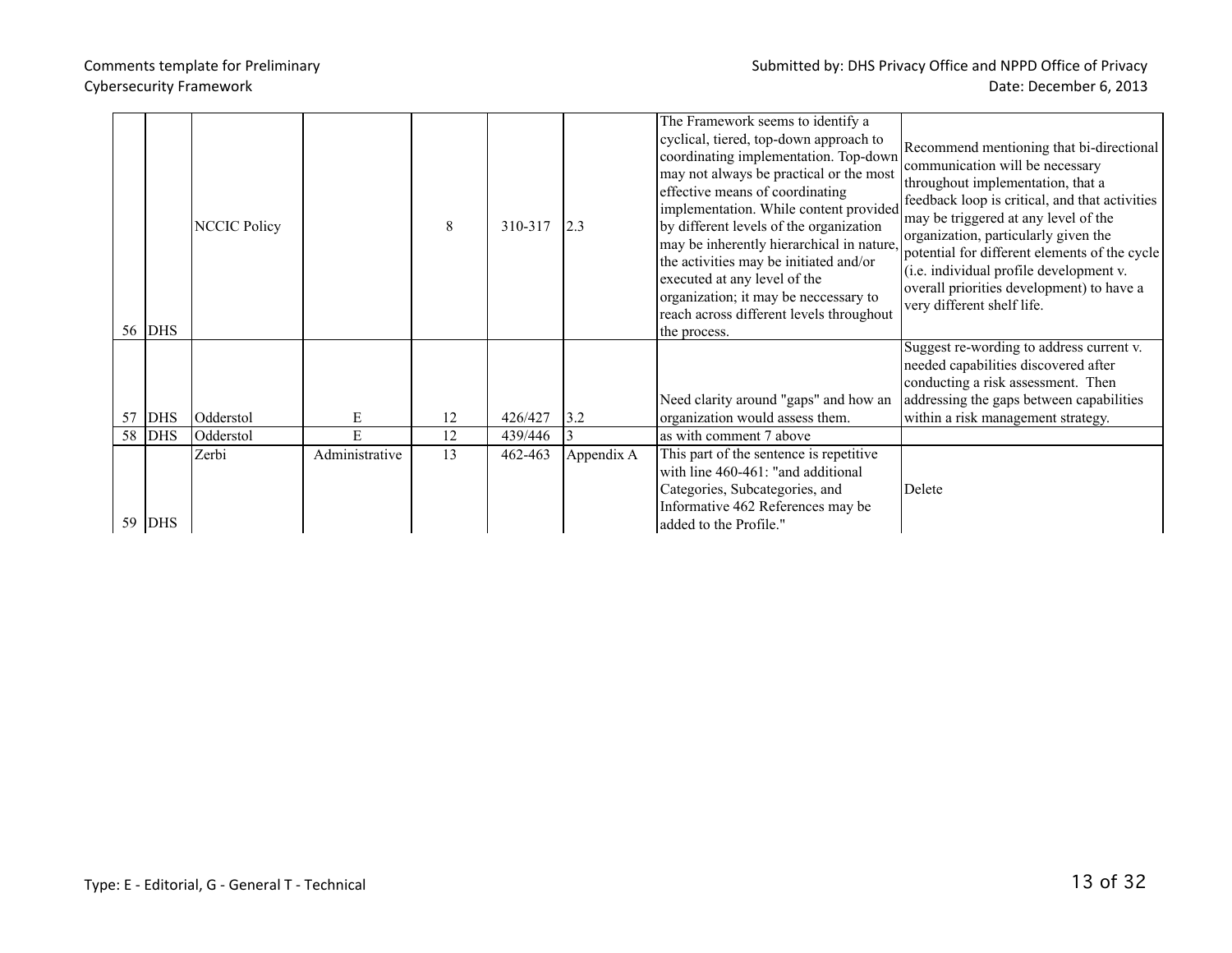|  |  |  |                                                                                                | Replace current language with the             |
|--|--|--|------------------------------------------------------------------------------------------------|-----------------------------------------------|
|  |  |  | We are concerned that this section is both                                                     | following:                                    |
|  |  |  | inaccurate and unnecessarily defeatist                                                         |                                               |
|  |  |  | regarding the existence and usefulness of                                                      | Appropriate Privacy and Civil Liberties       |
|  |  |  | applicable guidelines for protecting privacy.                                                  | protections should be embedded at the         |
|  |  |  | Contrary to the current language, Fair                                                         | beginning of all data collection, system      |
|  |  |  | Information Practice Principles, which are                                                     | development, and information sharing          |
|  |  |  | reflected in many federal and private-sector                                                   | activities and any information sharing        |
|  |  |  | privacy regimes, most recently in the                                                          |                                               |
|  |  |  | National Strategy for Trusted Identities in                                                    | should be in accordance with applicable       |
|  |  |  | Cyberspace, provide precisely the                                                              | confidentiality statutes, both state and      |
|  |  |  | "standardized guidance" the draft states is                                                    | federal. Organizations should be              |
|  |  |  | lacking. They are a well-settled and                                                           | transparent about information collection      |
|  |  |  | effective framework for protecting against                                                     | and sharing activities, and ensure that       |
|  |  |  | and mitigating privacy risks.                                                                  | information is maintained and used only in    |
|  |  |  | The draft states that "there are few                                                           | accordance with government and private        |
|  |  |  | identifiable standards or best practices"                                                      | sector authorities. Privacy and civil         |
|  |  |  | addressing how to mitigate potential harm to<br>individuals from cybersecurity activities, yet | liberties offices should be included early in |
|  |  |  | the FIPPs do just that, in a manner that                                                       | the development and review process to         |
|  |  |  | allows the flexibility to adapt the guidance                                                   | ensure privacy and civil liberties risks are  |
|  |  |  | to individual business needs. While it is true                                                 | identified and mitigated appropriately. To    |
|  |  |  | as the draft states, that organizational                                                       | protect privacy, organizations should         |
|  |  |  | policies often focus more on business risks                                                    | consider executing a Privacy Threshold        |
|  |  |  | than on the risk of harm to individuals, the                                                   | Analysis (PTA) or similar assessment to       |
|  |  |  | FIPPs are intended precisely to provide                                                        | determine if personally identifiable          |
|  |  |  | guidance on minimizing harm to individuals                                                     | information (PII) will be collected,          |
|  |  |  | In short, rather than disparaging and                                                          | maintained and/or shared. If PII will be      |
|  |  |  | mischaracterizing the FIPPs, the draft should                                                  |                                               |
|  |  |  | be supportive of their implementation. It                                                      | collected and/or shared, then programs        |
|  |  |  | should expressly encourage participants to                                                     | should consider conducting a Privacy          |
|  |  |  | implement the FIPPs, and it should explain                                                     | Impact Assessment (PIA). Executing a          |
|  |  |  | how to use the Methodology in Appendix B                                                       | PIA, which analyzes in greater depth how      |
|  |  |  | and how the steps taken there can be                                                           | PII is collected, stored, protected, shared,  |
|  |  |  | integrated into the other activities                                                           | and managed, is a best practice that should   |
|  |  |  | championed by the Framework.                                                                   | be considered by all stakeholders. Privacy    |
|  |  |  |                                                                                                | requirements involving the collection, use,   |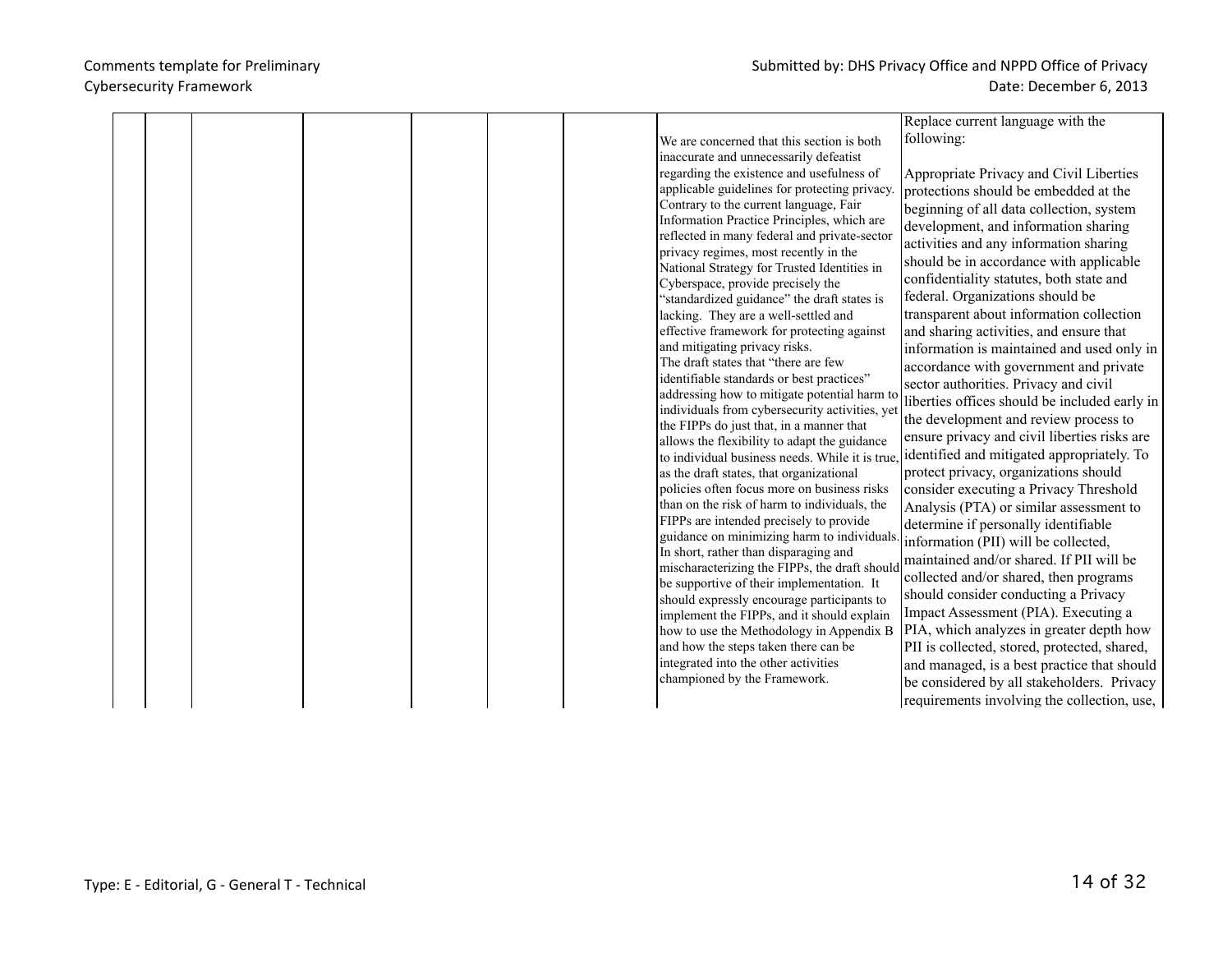### Comments template for Preliminary Submitted by: DHS Privacy Office and NPPD Office of Privacy Date: December 6, 2013

|    | 60 DHS     | NPPD Privacy                         | E              | 38-39 | 614-632    | C.7        | It is important not to conflate privacy<br>protections with civil liberties protections.<br>While implementing the FIPPs may further<br>civil liberties protections, doing so does not<br>fully address civil liberties concerns. The<br>FIPPs are privacy-focused guidance. We<br>defer to our colleagues in DHS CRCL on<br>language they submit concerning how to<br>implement civil liberties protections. |                                                                                                                    |
|----|------------|--------------------------------------|----------------|-------|------------|------------|---------------------------------------------------------------------------------------------------------------------------------------------------------------------------------------------------------------------------------------------------------------------------------------------------------------------------------------------------------------------------------------------------------------|--------------------------------------------------------------------------------------------------------------------|
|    |            | Jones                                | Administrative |       | footnote   |            | Footnote #2: delte KR from CIKR, KR                                                                                                                                                                                                                                                                                                                                                                           |                                                                                                                    |
|    | 61 DHS     |                                      |                |       |            |            | isn't used anymore.                                                                                                                                                                                                                                                                                                                                                                                           |                                                                                                                    |
| 62 | <b>DHS</b> | Susan Sheely<br>$((480) 403 - 3336)$ | E              | 6     | footnote 3 |            | Grammar edit                                                                                                                                                                                                                                                                                                                                                                                                  | Change the word "includes" to "including",<br>or change to "and includes"                                          |
|    |            | Pomerleau                            | Administrative | na    | na         | na         | Include information with POCs and<br>hyperlinks where folks can get technical<br>advice and remain current on updates to<br>practice, guidelines, etc. this is a<br>dynamic and rapidly changing field of                                                                                                                                                                                                     |                                                                                                                    |
| 63 | <b>DHS</b> |                                      |                |       |            |            | technical issues                                                                                                                                                                                                                                                                                                                                                                                              |                                                                                                                    |
| 64 | DHS        | Pomerleau                            | Administrative | na    | na         | na         | Document is unclear on the privacy and<br>security aspect of how the framework<br>provides useful information to users or<br>the IT specialists at a company or<br>elswewhere                                                                                                                                                                                                                                 |                                                                                                                    |
| 65 | <b>DHS</b> | <b>NCCIC SWO</b>                     |                | 18    | <b>NA</b>  | Appendix A | DATA SECURITY - This seems like a<br>non-standard way to express data state.<br>Usually described as rest, transit and<br>process.                                                                                                                                                                                                                                                                            | It may be of use to modify or acknowledge<br>the variance to ensure terminology<br>resonates among technical SMEs. |
|    | 66 DHS     | NCCIC SWO /<br><b>NCCIC Policy</b>   |                | 22    | <b>NA</b>  | Appendix A | What is DLS? Recommend defining all<br>acronyms at first use.                                                                                                                                                                                                                                                                                                                                                 | Recommend defining DLS.                                                                                            |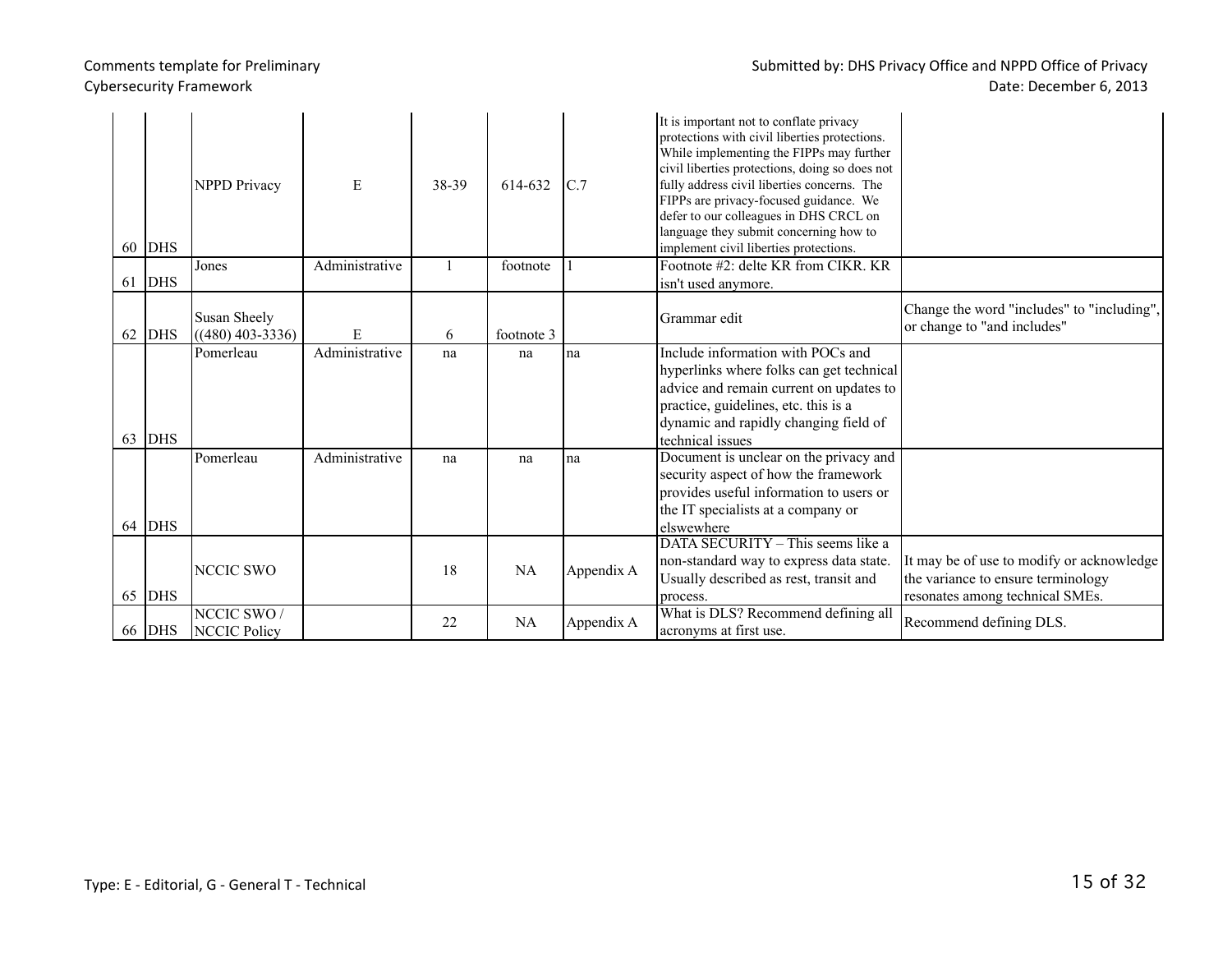| 67 | DHS      | NCCIC SWO /<br><b>NCCIC Policy</b> |   | 28        | <b>NA</b> | Appendix B         | GOVERNANCE – It may be of use to<br>mention the importance of identifying<br>international PII laws/rules that may<br>apply to data or customers/suppliers.<br>Organizations may also need to consider<br>PII rules that apply to data shared by<br>partners (when those rules are more<br>stringent than organization's own<br>policies) and to ensure that external<br>services providers adhere to the<br>organization's same data handling PII<br>rules when they have access to the<br>organization's data. | Recommend incorporating relevant<br>language within this subcategory.                                                                                                                                                                                                                                                                                                                                                                                                              |
|----|----------|------------------------------------|---|-----------|-----------|--------------------|------------------------------------------------------------------------------------------------------------------------------------------------------------------------------------------------------------------------------------------------------------------------------------------------------------------------------------------------------------------------------------------------------------------------------------------------------------------------------------------------------------------|------------------------------------------------------------------------------------------------------------------------------------------------------------------------------------------------------------------------------------------------------------------------------------------------------------------------------------------------------------------------------------------------------------------------------------------------------------------------------------|
| 68 | DHS      | Landesberg                         | G |           |           |                    | The Framework should even more<br>strongly emphasize implementation of<br>Fair Information Practice Principles<br>(FIPPs) as the basis for protecting<br>privacy. Our comments below are<br>intended to bolster the EO 13636<br>requirement that privacy be protected<br>consistent with the FIPPs. We defer to<br>DHS CRCL for their input on language<br>strengthening CRCL protections, to the<br>extent relevant in this private-sector<br>focused Framework.                                                | Please reconsider comments previously<br>submitted as well as comments on<br>Appendix B below. With respect to<br>Appendix B, at a minimum, add private-<br>sector-based versions of the FIPPs to the<br>list of Informative References in Appendix<br>B.                                                                                                                                                                                                                          |
|    | $69$ DHS | M. Sawyer                          | G | $15 - 16$ |           | Risk<br>Assessment | The 5 steps (ID.RA-1 through ID.RA-5)<br>are not clear; asset vulnerabilities are<br>idntified in a step before vulnerability<br>infomration is received, there is no<br>explicit analysis function, risk is not<br>assessed before responses are identified.                                                                                                                                                                                                                                                    | Modify the subcatagories: One suggestion:<br>RA-1 - Vulnerability information is<br>received; RA-2 -Vulnerability information<br>is anakyzed and asset vulnerabilities are<br>identified and documentd; RA-3 - Threat<br>information is received; RA-4 - Threat<br>information is analyzed to identify and<br>document threats to assets; RA-5 - use<br>current RA-4; RA-6 - Risk to assets are<br>assessed and documented; RA-7 - Risk<br>responses are identified and documented |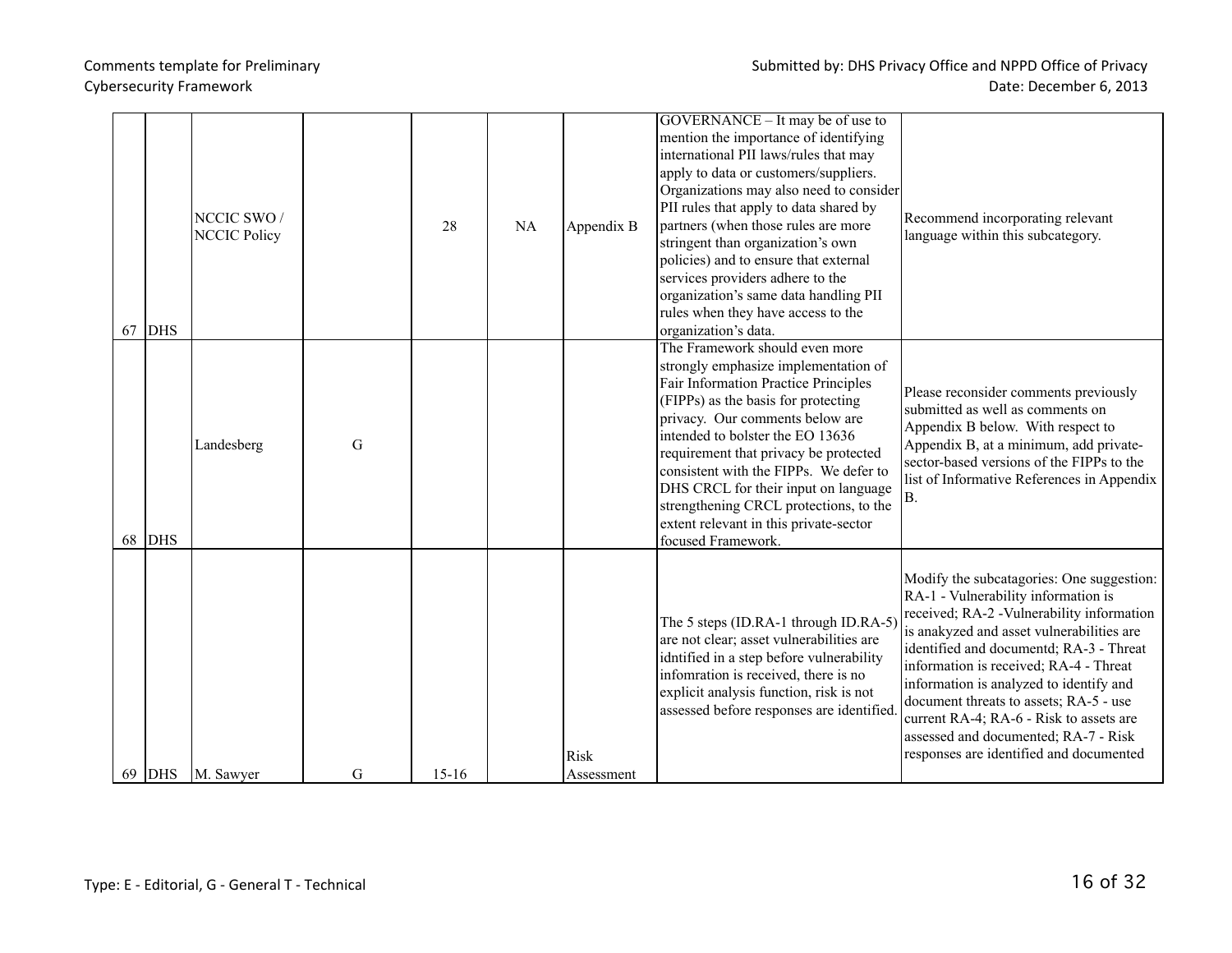| 70 | <b>DHS</b> | M. Sawyer | G | 22        | Detect  | The use of intelligence or contexual<br>information regarding threats is<br>lunderstated.                                                                                                                                                                                                                                                                     | DE.AE-3 Contextual threat data is<br>correlated with event data to determine full<br>extent of event and to identify potential<br>related events that may have already<br>occurred and need to be identified or may<br>occur in the future                                                                                                                                                         |
|----|------------|-----------|---|-----------|---------|---------------------------------------------------------------------------------------------------------------------------------------------------------------------------------------------------------------------------------------------------------------------------------------------------------------------------------------------------------------|----------------------------------------------------------------------------------------------------------------------------------------------------------------------------------------------------------------------------------------------------------------------------------------------------------------------------------------------------------------------------------------------------|
| 71 | DHS        | T. Leaf   | G | $13 - 15$ | Table 1 | Table 1 appears to chart a linear process<br>for assessing $&$ mitigating risk.<br>Although mentioned in section 2.4,<br>Framework Implementation Tiers, it<br>may be useful to emphasize the need for<br>the RA to evolve with the AM & BE.                                                                                                                  | As the AM $\&$ BE evolve, the RA is<br>continuously updated to reflect the most<br>current state of risk to the enterprise.                                                                                                                                                                                                                                                                        |
| 72 | <b>DHS</b> | McNeely   | S | 34        |         | Again, this language is to clarify the<br>scope of the practices to protect<br>individual rights, particularly with<br>respect to private sector CI entities.<br>This does not impose new duties, but is<br>a reminder to check on the legal<br>protections that are applicable and to<br>live up to existing legal obligations<br>protecting the individual. | Recover/Recovery Planning: For<br>example, when PII is at risk, an<br>organization may need to consider which<br>security activities to perform, whereas<br>when PII is used for recovery, an<br>organization may need to consider how to<br>minimize the use of PII to protect an<br>individual's privacy or where applicable<br>civil liberties or other legally protected<br>individual rights. |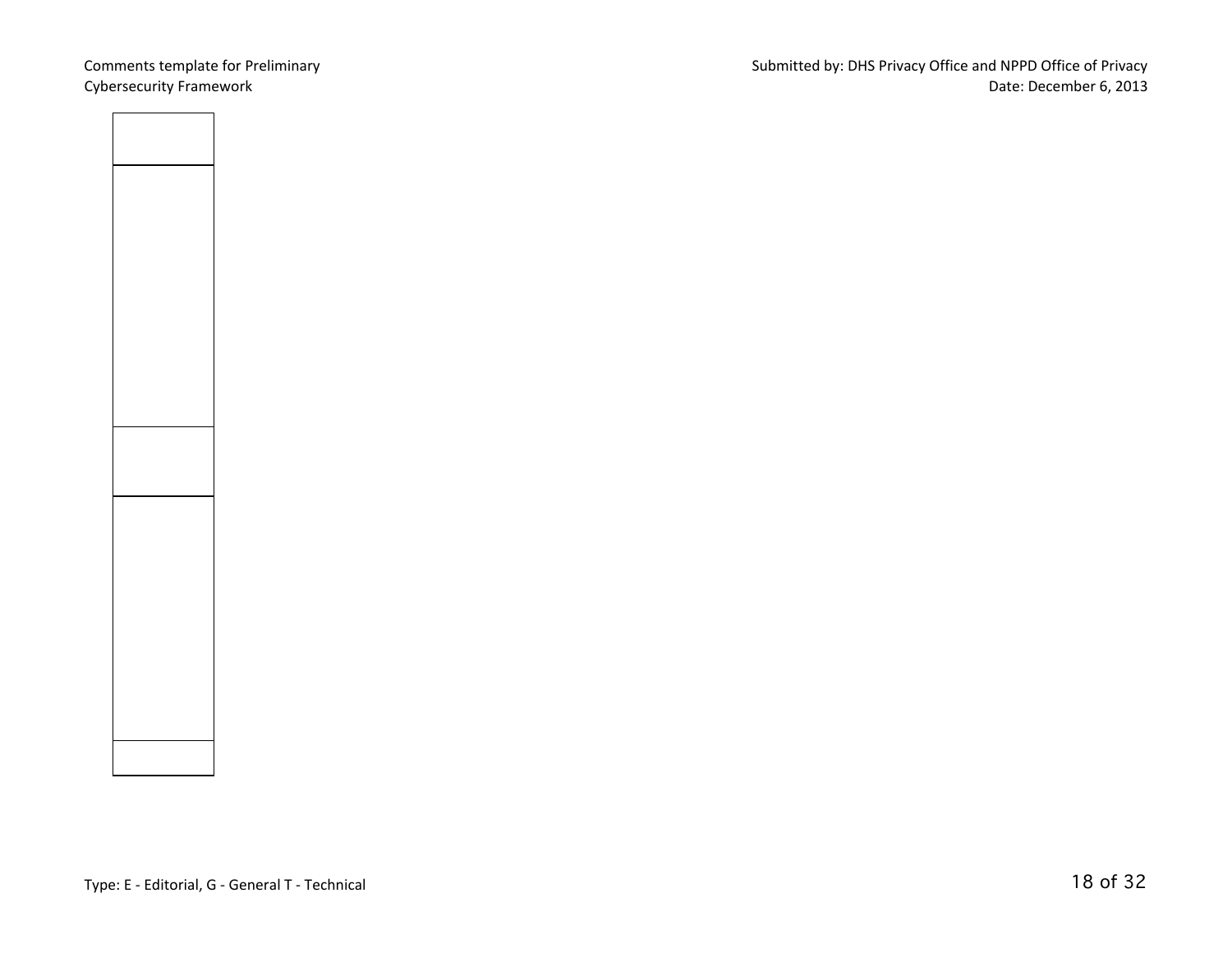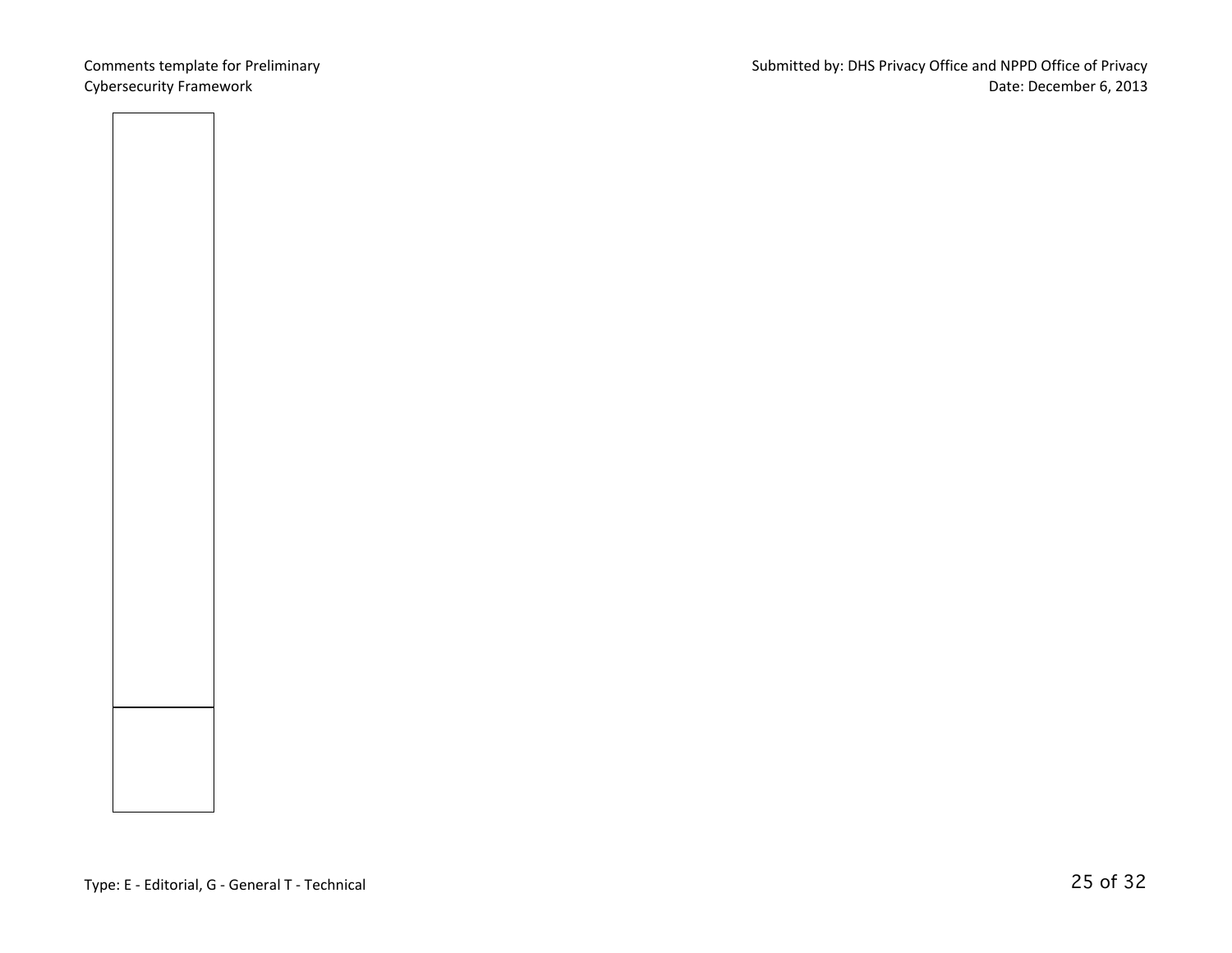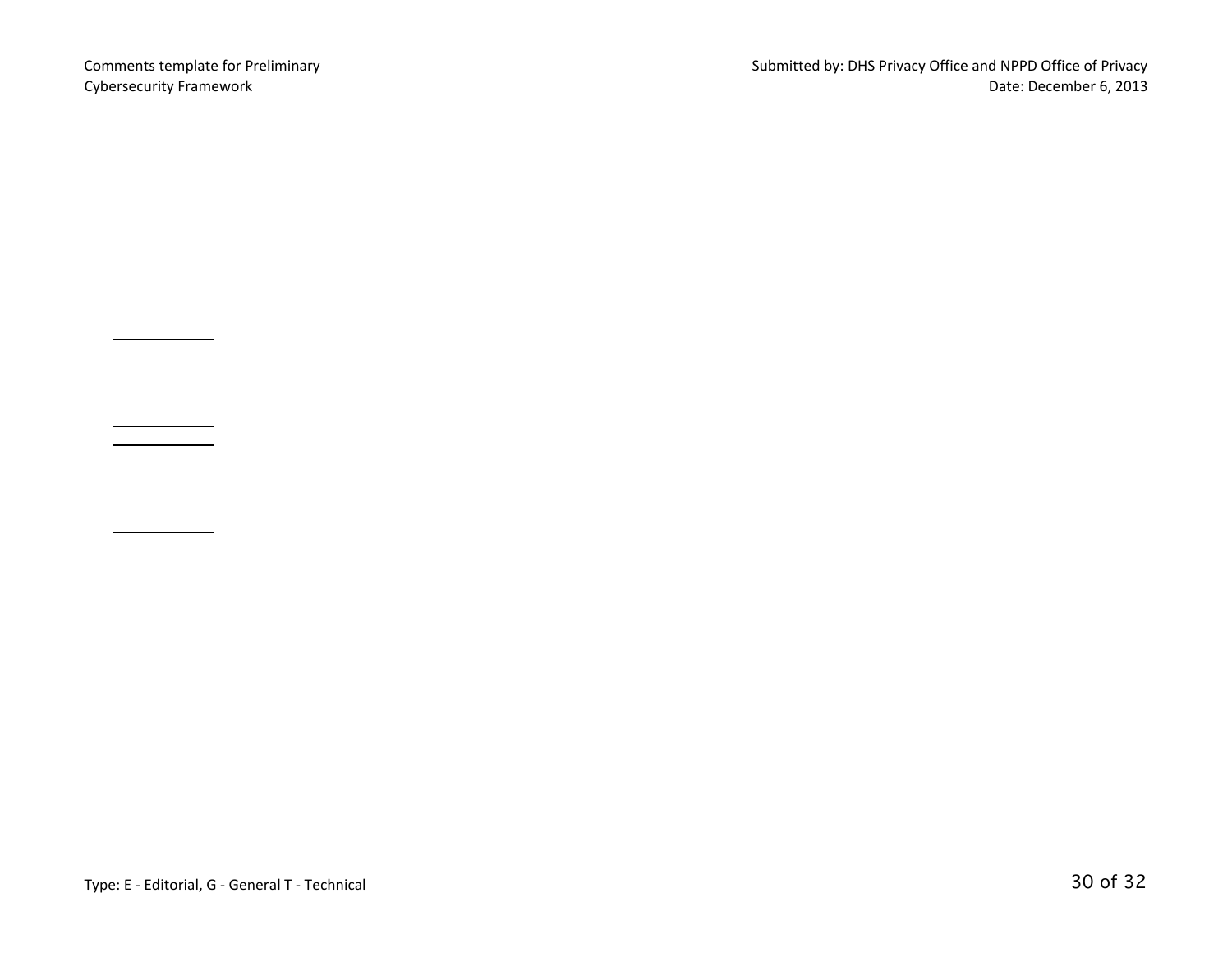Type: [E - Editorial, G - General T - Technical](#page-31-0)